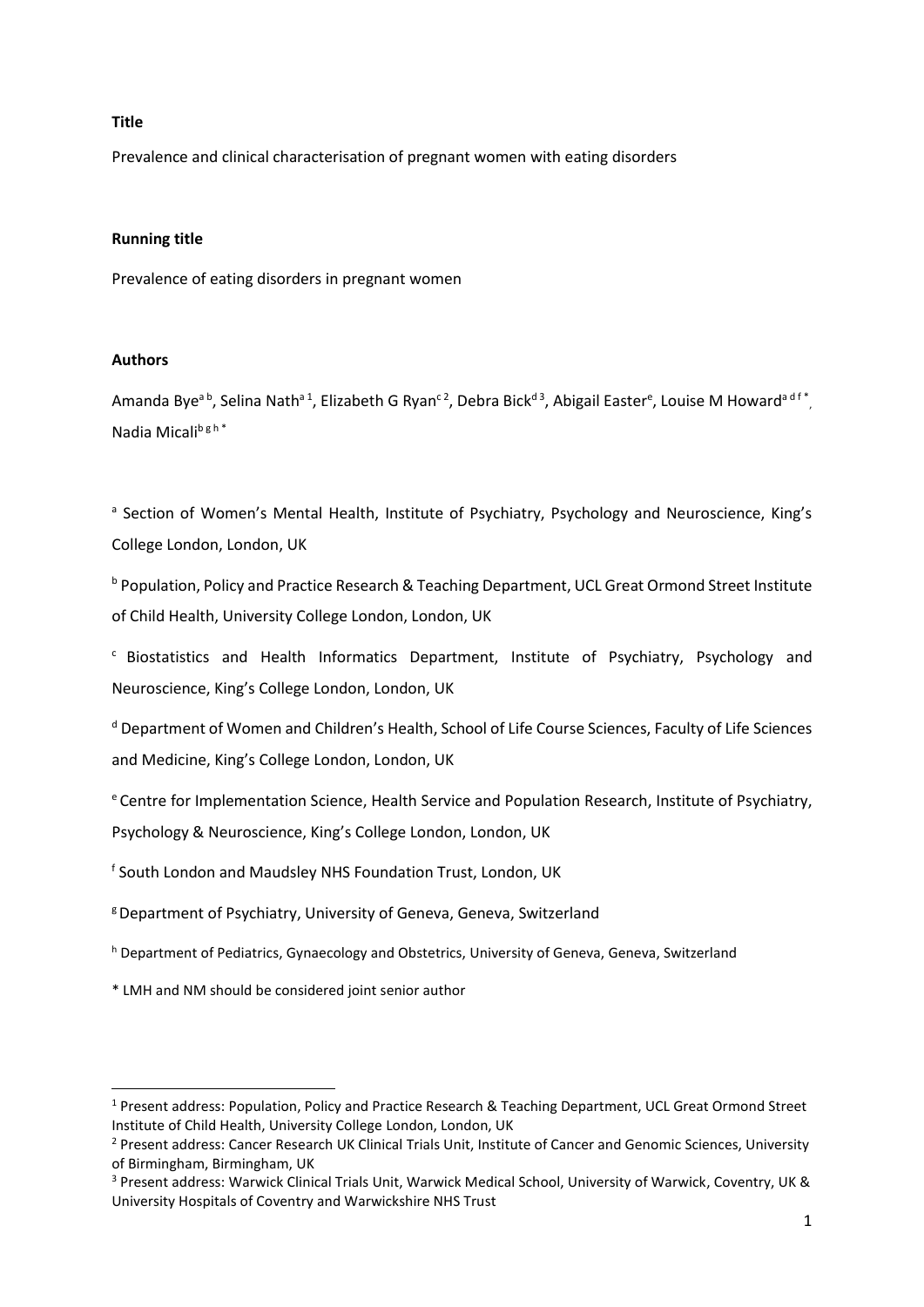## **Corresponding author**

Amanda Bye, amanda.bye@kcl.ac.uk, 020 7848 5009

#### **Acknowledgments**

The authors are grateful for the advice received regarding the WENDY study from the Patient and Public Advisory Group, the Programme Steering Committee (Professor Rona McCandlish (Chair), Dr Heather O'Mahen, Dr Pauline Slade, Ceri Rose and Rosemary Jones) and the Data Monitoring and Ethics Committee (Roch Cantwell (Chair), Liz McDonald-Clifford, Marian Knight, Stephen Bremner). The authors also want to take the opportunity to thank the women who participated in this study.

#### **Conflict of Interest statement**

AB, SN, EGR, DB, AE and NM have no conflict of interest. LMH (joint senior author and chief investigator) chaired the National Institute for Health and Care Excellence CG192 guidelines development group on antenatal and postnatal mental health in 2012-14. No other conflicts of interest.

## **Funding**

This paper summarises independent research funded by the National Institute for Health Research (NIHR) under the Programme Grants for Applied Research programme (ESMI Programme: grant reference number RP-PG-1210-12002) and the NIHR/Wellcome Trust King's Clinical Research Facility and the NIHR Biomedical Research Centre and Dementia Unit at South London and Maudsley NHS Foundation Trust and King's College London. LMH also has salary support from an NIHR Research Professorship (NIHR-RP-R3-12-011). Tommy's Baby Charity provided salary support for AB. DB is supported by NIHR CLAHRC South London. AE is funded through a King's Improvement Science (KIS) Fellowship award. KIS is part of the NIHR CLAHRC South London and its work is funded by King's Health Partners (Guy's and St Thomas' NHS Foundation Trust, King's College Hospital NHS Foundation Trust, King's College London and South London and Maudsley NHS Foundation Trust), Guy's and St Thomas' Charity, the Maudsley Charity and the Health Foundation. The views expressed are those of the author(s) and not necessarily those of the NIHR or the Department of Health and Social Care.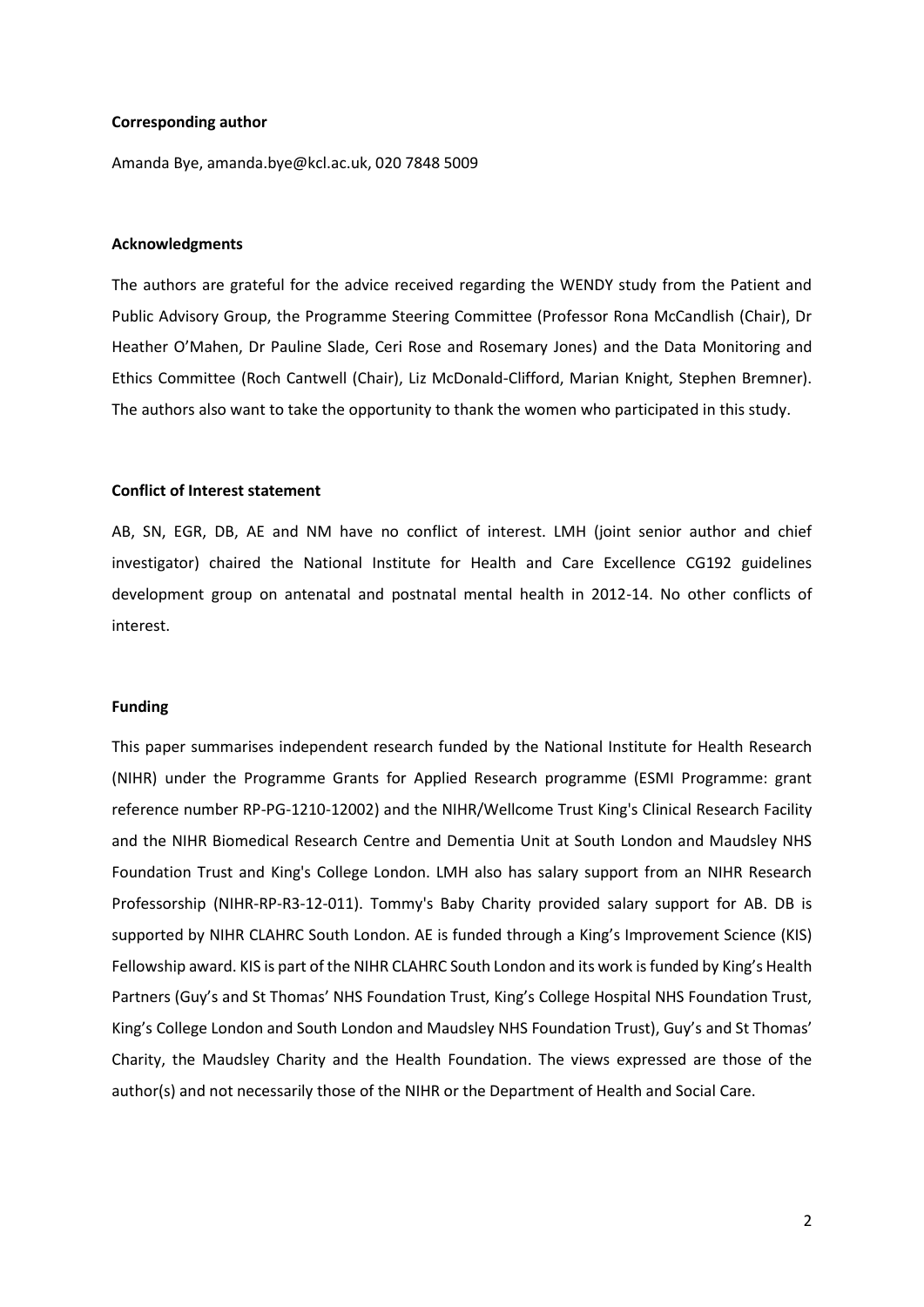## **Abstract**

## Objective

To estimate prevalence of lifetime and current eating disorders (ED) in a sample of pregnant women in South-East London, and to describe their socio-demographic and clinical characteristics.

## Method

Secondary analysis of data from a cross-sectional survey. Using a stratified sampling design, 545 pregnant women were recruited. Diagnostic interviews were administered to assess lifetime and current ED, depression, anxiety and borderline personality disorder. Data were extracted from maternity records to assess identification of ED in antenatal care. Estimates of population prevalence of ED were obtained using sampling weights to account for the stratified sampling design.

## Results

Weighted prevalence of lifetime ED was 15.35% (95% CI, 11.80-19.71%) and current ED was 1.47% (95% CI, 0.64-3.35%). Depression, anxiety and history of deliberate self-harm or attempted suicide were common in pregnant women with ED. Identification of ED in antenatal care was low.

## **Conclusions**

Findings indicate that by early pregnancy, a significant proportion of pregnant women will have had ED, although less typically during pregnancy, and psychiatric comorbidity is common. Yet ED were poorly recognised in antenatal care. The findings highlight the importance of increasing awareness about maternal ED to improve identification and response to the healthcare needs of pregnant women with ED.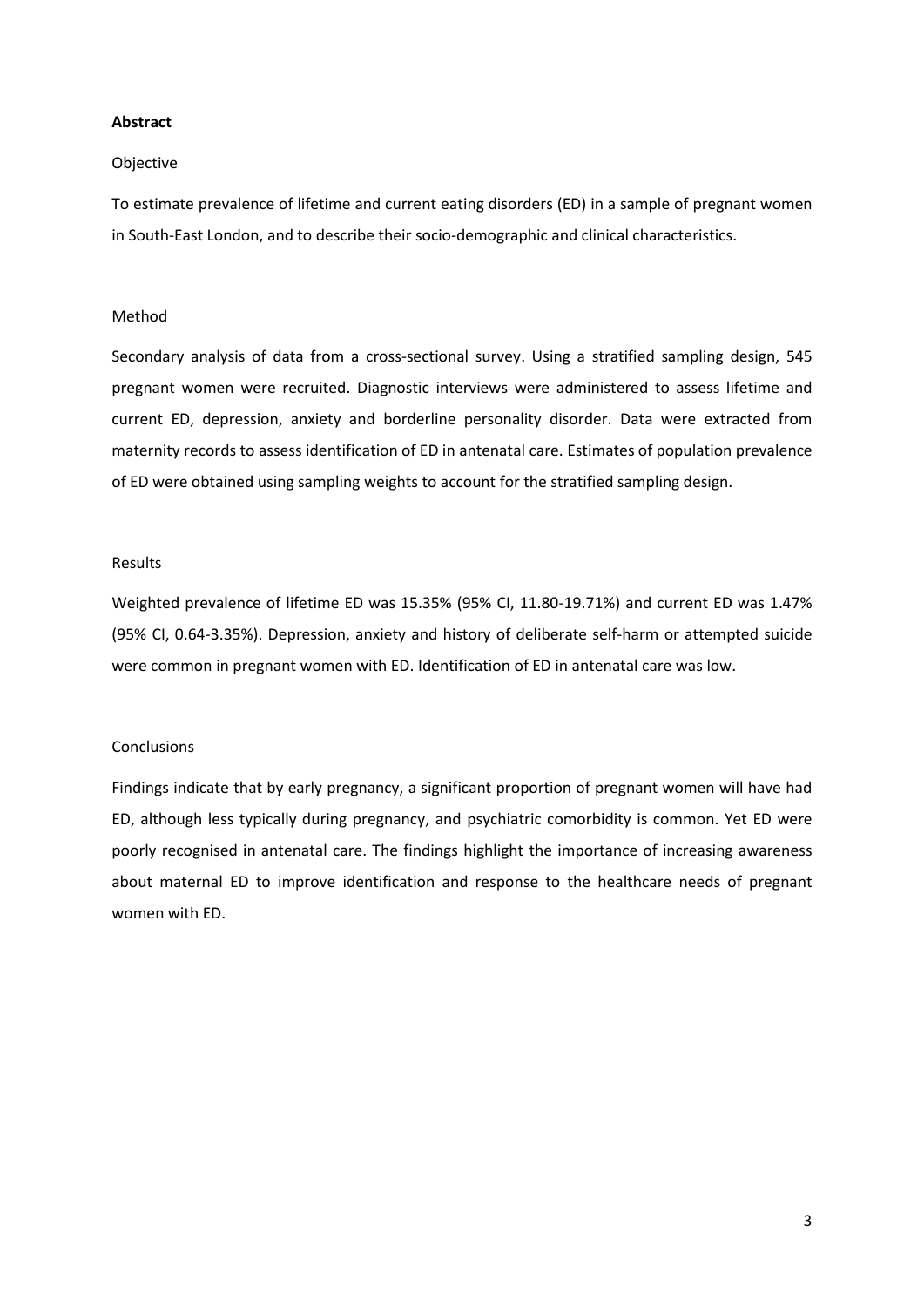Three key highlights

- Weighted prevalence of lifetime eating disorders was 15.35% (95% CI, 11.80-19.71%) and current eating disorders was 1.47% (95% CI, 0.64-3.35%) in a UK inner-city antenatal sample, however, eating disorders were poorly recognised in antenatal care.
- Depression, anxiety and a history of deliberate self-harm or attempted suicide are common amongst pregnant women with eating disorders.
- Findings highlight the clinical importance of increasing awareness about maternal eating disorders in maternity professionals to improve identification and response to the healthcare needs of pregnant women with ED.

Key words

Eating disorders, epidemiology, pregnancy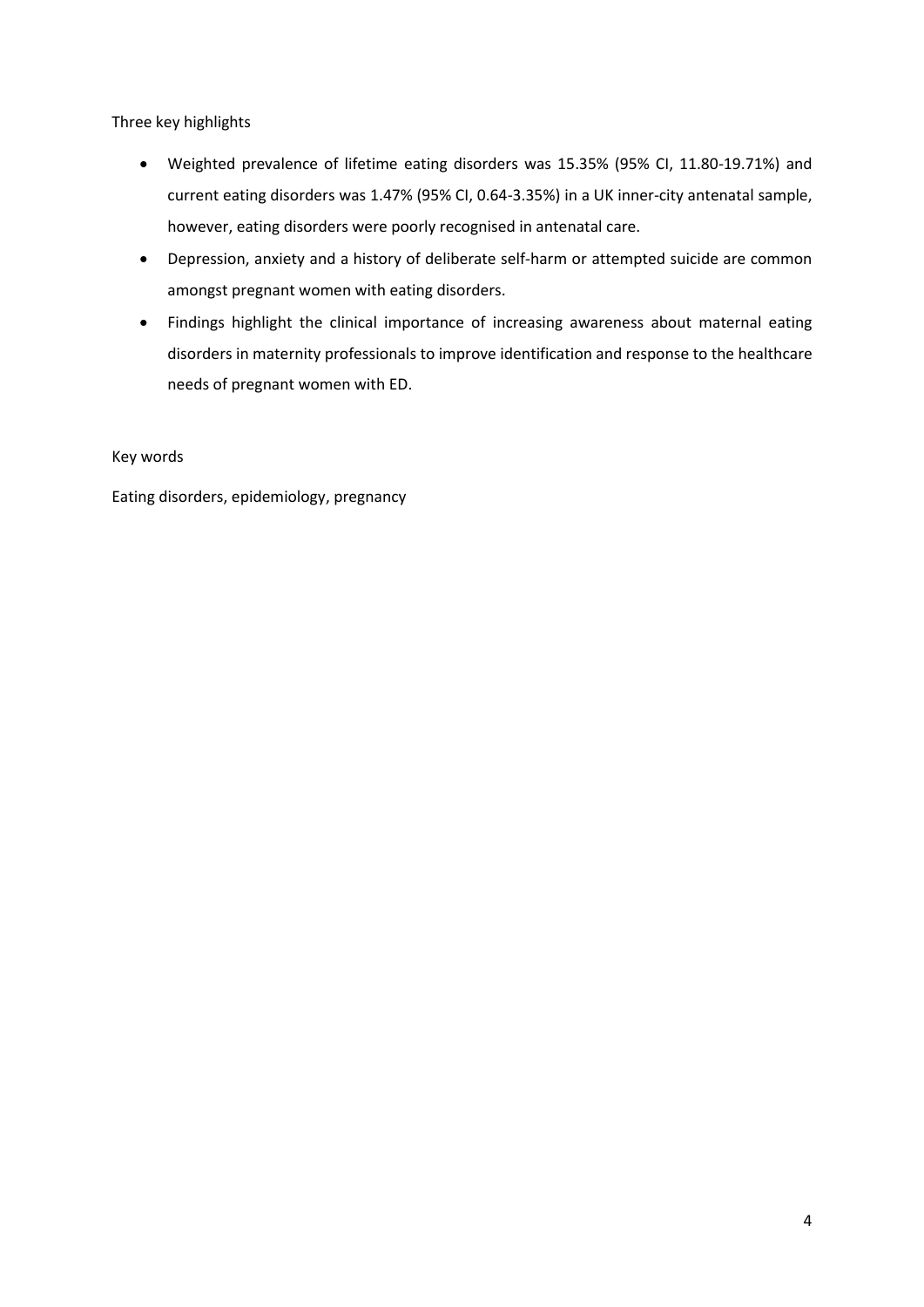#### **Introduction**

Eating disorders (ED) are a heterogeneous group of mental illnesses characterised by severe disturbances in eating behaviour and often associated with significant distress, functional impairment and adverse health outcomes(Kessler et al., 2013; Preti et al., 2009; Stice, Marti, Rohde, Nathan Marti, & Rohde, 2013). Pregnancy can be a highly emotive period for women with a current or prior history of ED as they encounter changes to their body and appetite (Fogarty, Elmir, Hay, & Schmied, 2018; Koubaa, Hällström, & Hirschberg, 2008). Most women will adjust as pregnancy progresses with the motivation to ensure optimum health of the unborn infant, often experiencing temporary relief from their ED symptoms during this time (Fogarty et al., 2018; Micali, Treasure, & Simonoff, 2007). However, there is evidence of symptoms persisting for some women, new onset of ED and high risk of postnatal relapse (Blais et al., 2000; Micali, Treasure, et al., 2007; Watson et al., 2013).

Symptoms of depression and anxiety during pregnancy are common amongst women with current and remitted ED (Easter et al., 2015). Pregnant women with ED are also known to have heightened risk of adverse pregnancy and birth outcomes, with risks varying between ED categories and persisting among those in remission, including impaired fertility, unplanned pregnancy and delivering low birth weight babies in women with lifetime anorexia nervosa (Linna et al., 2013, 2014; Micali et al., 2014; Solmi, Sallis, Stahl, Treasure, & Micali, 2014), and miscarriage and delivering large for gestational age babies in women with lifetime binge eating disorder (Linna et al., 2013, 2014; Watson et al., 2017). Although there is limited research assessing the impact of Other Specified Feeding and Eating Disorders (OSFED) on pregnancy and birth outcomes, evidence indicates that sub-threshold ED similarly reflect heightened risk (Eik‐Nes et al., 2018; Linna et al., 2013; Watson et al., 2017).

Given the risks associated with maternal ED, early identification and response to healthcare needs is imperative to promote optimum maternal and infant outcomes. The UK National Institute for Health and Care Excellence (NICE) recommends clinicians should routinely enquire about past and current mental illness with all women at their first contact with NHS maternity services (NICE, 2014). NICE recommends clinicians should offer women with ED enhanced monitoring and support throughout pregnancy into the postnatal period (NICE, 2014, 2017). However, clinicians often lack confidence in identifying maternal ED due to inadequate training and public stigma (Bye, Shawe, et al., 2018).

Identifying ED during pregnancy is challenging given typical fluctuations in ED symptoms during this time (Blais et al., 2000; Easter et al., 2015; Micali, Treasure, et al., 2007; Watson et al., 2013) and the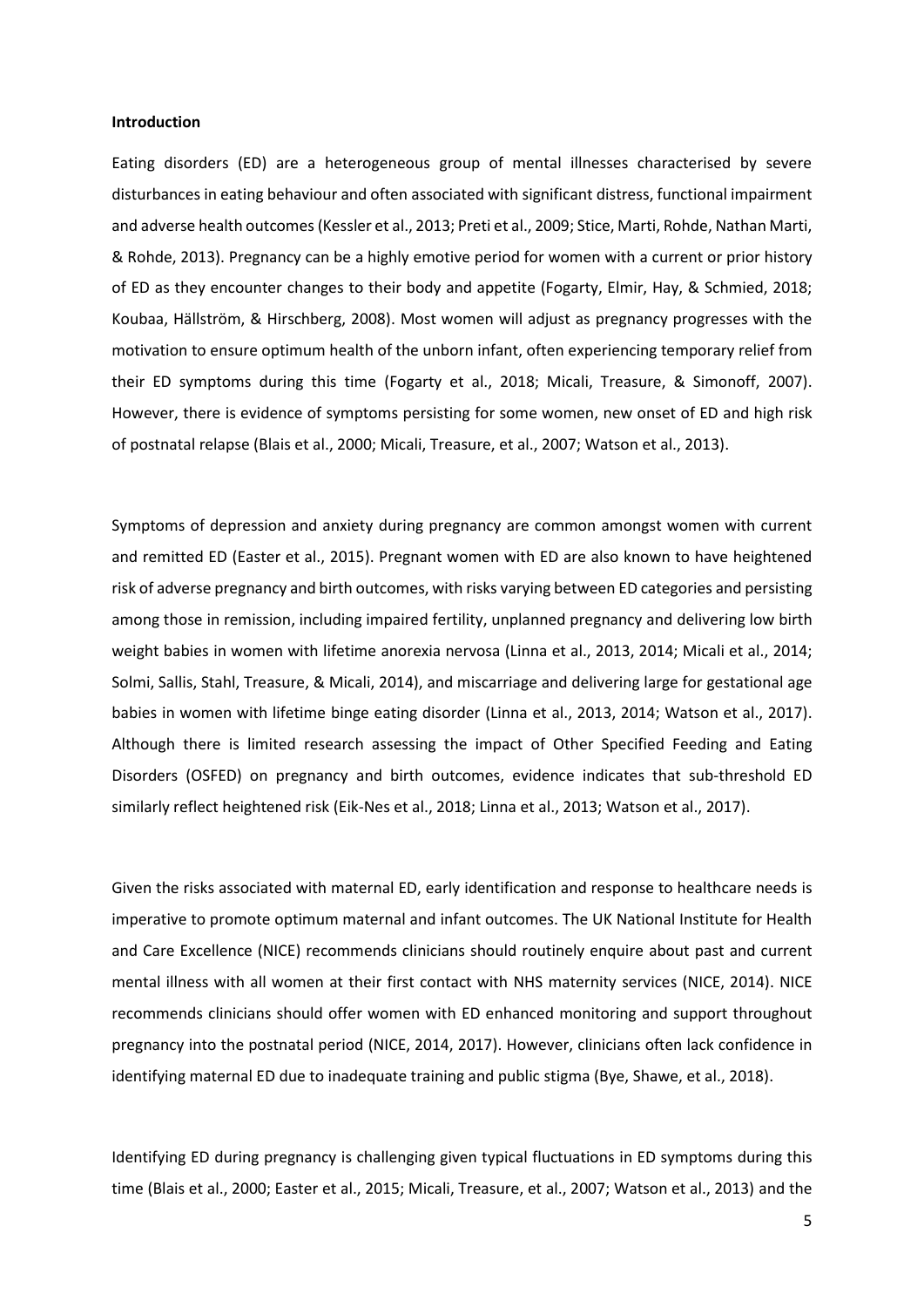need to distinguish ED symptoms from pregnancy symptoms, including nausea and vomiting. Currently, there is insufficient and conflicting research to accurately determine how many women in pregnancy have a current or prior history of ED. It is suggested that between 1.9-7.6% of pregnant women may be affected by ED during pregnancy (Easter et al., 2013; Howard et al., 2018; Maihara dos Santos et al., 2017; Watson et al., 2013) and 4.5-9.2% pre-pregnancy (Easter et al., 2013; Watson et al., 2013). To our knowledge, no studies have reported the prevalence of lifetime ED in pregnant women using structured clinical interviews. The inconsistencies in reported prevalence between studies are largely due to variations in screening tools in the absence of a validated antenatal screening tool, and operationalised ED definitions, especially given the recently revised ED criteria in the latest edition of the Diagnostic and Statistical Manual of Mental Disorders (5th ed.; DSM-5; American Psychiatric Association [APA], 2013). This has had important implications for prevalence studies (Lindvall Dahlgren, Wisting, & Rø, 2017).

Easter et al (2013), using an adapted version of a standardised self-report instrument and classifications pre-emptive but not directly in accordance with DSM-5 (APA, 2013), found 7.5% of pregnant women met criteria for current ED and 9.2% met criteria in the period before pregnancy. A mother and child cohort study, using a non-standardised self-report instrument and broadly defined ED categories, reported a lower prevalence of 5.0% during pregnancy and 4.5% before pregnancy (Watson et al., 2013). More recently, two studies (Howard et al., 2018; Maihara dos Santos et al., 2017) were the first to use diagnostic interviews to establish prevalence of current ED during pregnancy in accordance with DSM-5 (APA, 2013). Diagnostic interviews are considered to produce more reliable diagnoses than self-report instruments as they enable the interviewer to seek clarification where there is ambiguity and given the challenge for self-report instruments to assess criterion that are frequently denied i.e. intense fear of weight gain or becoming fat in individuals with anorexia nervosa (Stice, Telch, & Rizvi, 2000). Maihara dos Santos et al (2017) reported a prevalence of 1.9% for active ED amongst pregnant women, though this study did not assess OSFED. Howard et al (2018) reported an overall estimated prevalence of 2% for current ED during early pregnancy although it did not include estimates of prevalence for the different types of ED.

This paper presents further secondary analysis of data presented by Howard et al (2018) to expand on the reported findings with respect to ED. As ED are a highly heterogeneous group of disorders with differing risk profiles between categories and enhanced healthcare needs in women with lifetime as well as current ED, it is important to estimate the prevalence of the different types of ED, according to lifetime and current diagnoses to ensure these diagnoses receive equal attention.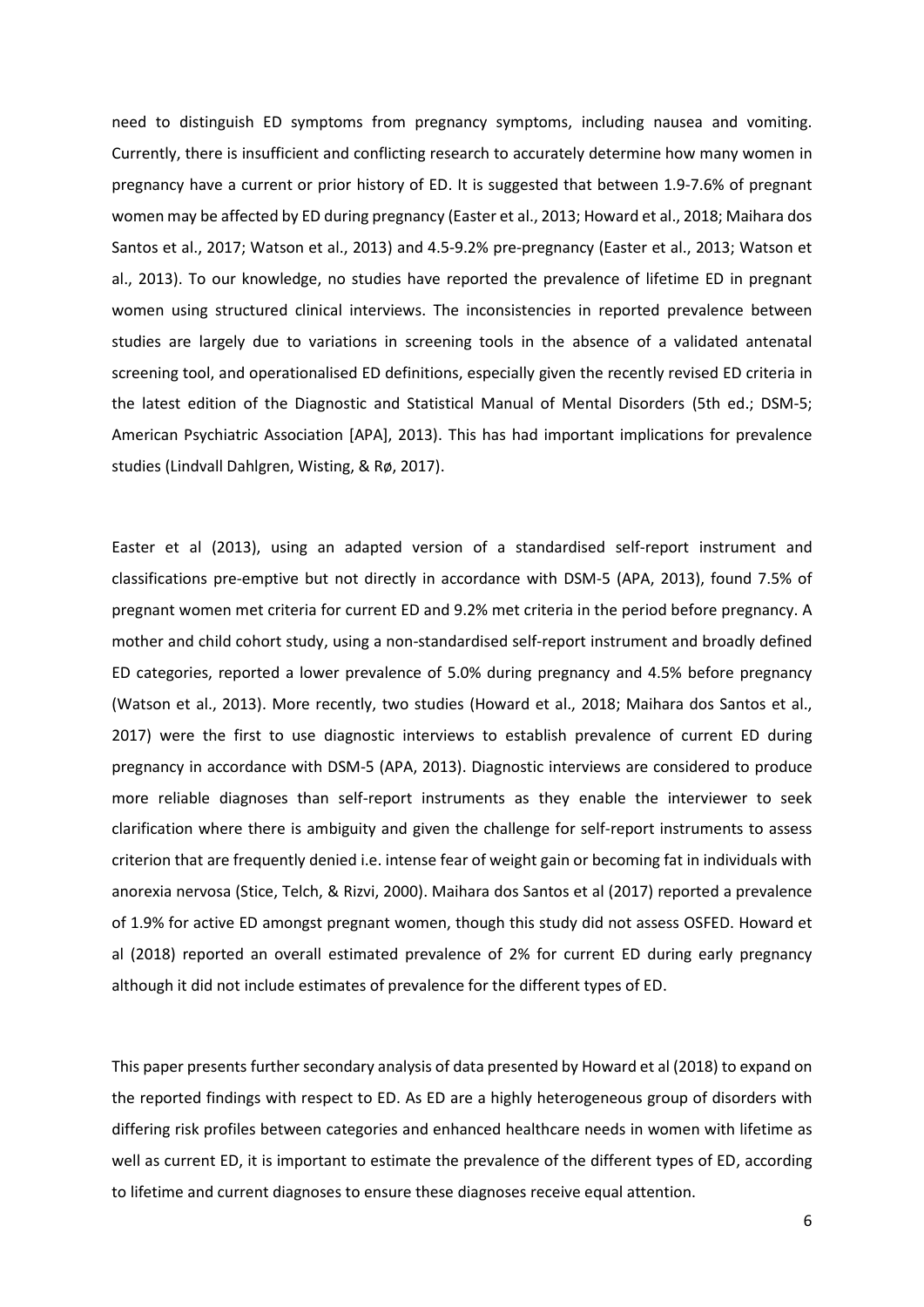## Aims

To estimate the prevalence of lifetime and current ED in a sample of pregnant women in South-East London, using structured clinical interviews to establish diagnoses consistent with DSM-5 (APA, 2013), and to describe these women's socio-demographic and clinical characteristics.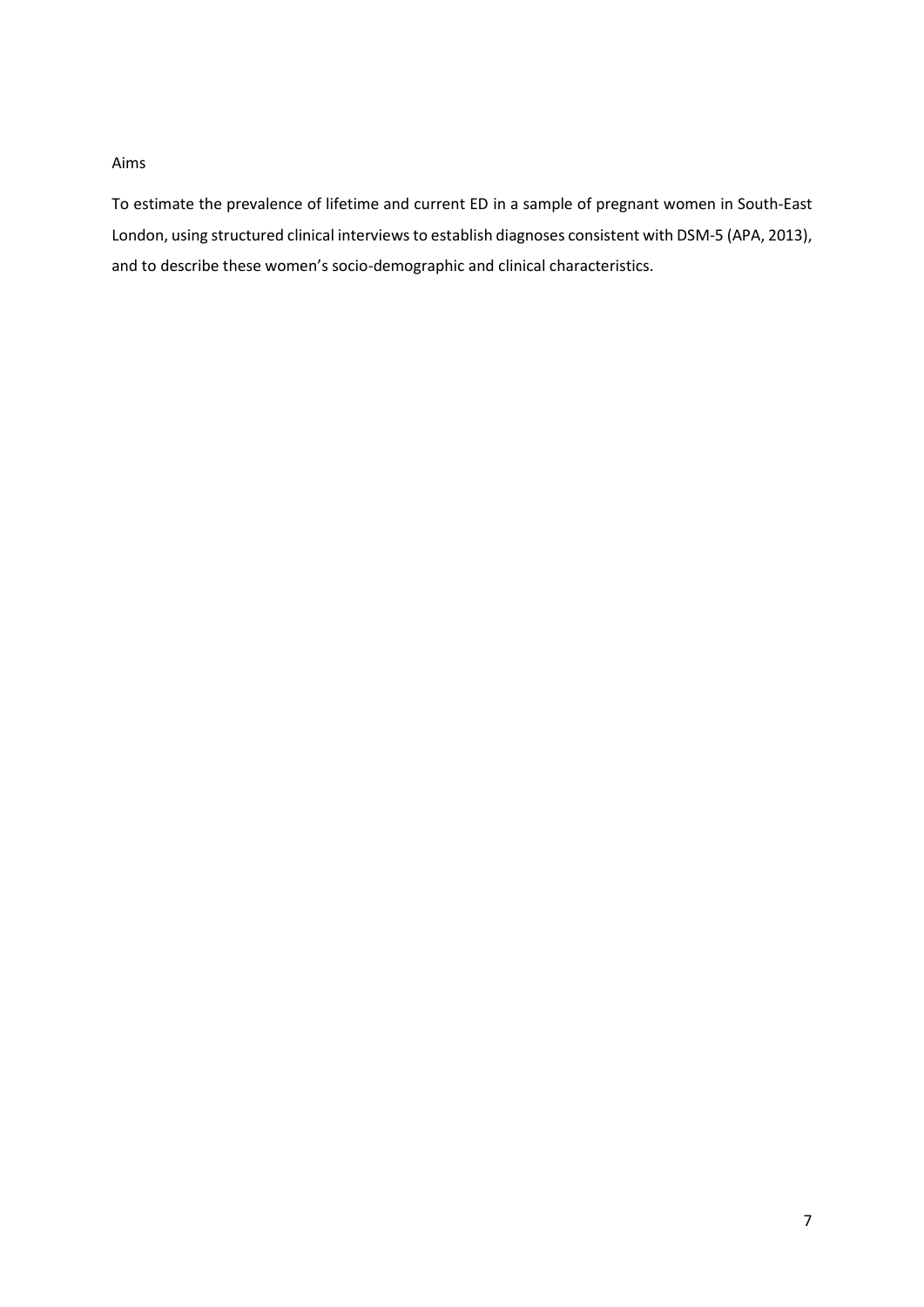## **Method**

#### Study design

Data were obtained from the WEll-being in pregNancy stuDY (WENDY). WENDY is a cross-sectional survey using a sampling design stratified according to women being positive or negative on the Whooley questions. The Whooley is a two-item questionnaire to identify symptoms of depression: (1) "During the past month, have you often been bothered by feeling down, depressed or hopeless?"; (2) "During the past month, have you often been bothered by little interest or pleasure in doing things?" (Whooley, Avins, Miranda, & Browner, 1997). "Whooley positive" is determined by an answer of "yes" to either of the questions and "Whooley negative" is determined if responses to both questions are "no". Current NICE recommendations are that all women attending NHS maternity servicesin England and Wales are screened using these questions at their antenatal booking appointment, which occurs around 10 weeks gestation (NICE, 2014). The primary research aim of WENDY was to establish the effectiveness of the Whooley questions to identify antenatal depression. For further detail on the rationale, sampling, and representativeness in WENDY see Howard *et al* (2018).

## Ethical approval

Ethical approval for WENDY was granted by the National Research Ethics Service, London Committee - Camberwell St Giles (ref no 14/LO/0075).

## Study population and recruitment

Between November 2014 and June 2016, the WENDY study recruited women attending their antenatal booking appointment at an inner-city NHS maternity service in South-East London. All Whooley positive women and a random sample of Whooley negative women were selected to be approached for participation in the study. Women were eligible to participate if they were 16 years old or above and had a response to the Whooley questions recorded on their electronic maternity record. Women were ineligible to participate if they had already attended an antenatal booking appointment at another maternity service in the UK or had a miscarriage or termination of pregnancy prior to the study interview. Eligible women who agreed to participate were recruited within a maximum of three weeks from their antenatal booking appointment. Women provided written informed consent before the start of the research interview, which also asked for permission to extract information from their electronic maternity record. See Figure 1 for the flow chart of women through WENDY and the sample used in the current analysis.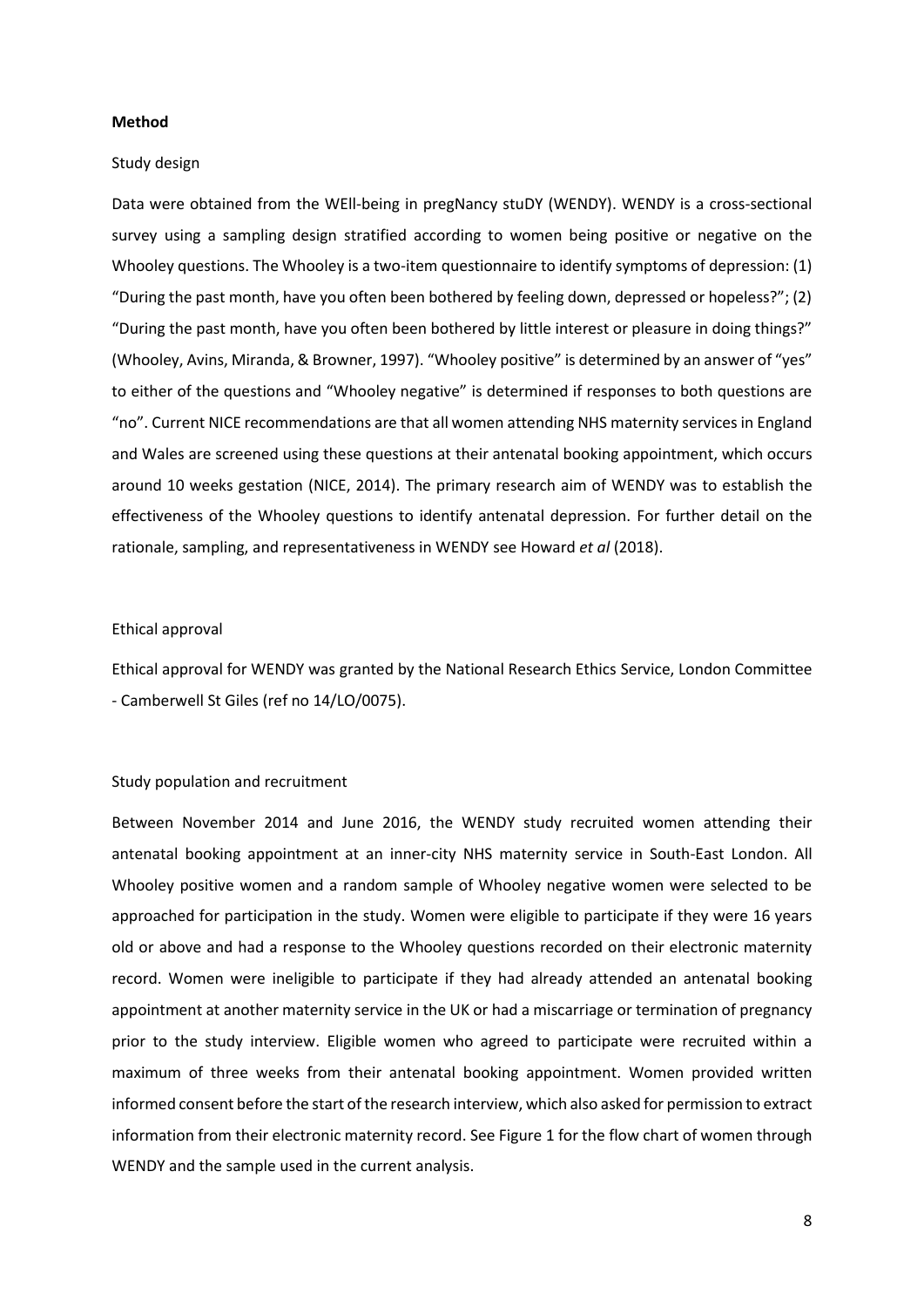#### Measures

Data collected from the research interview and women's electronic maternity records are outlined below.

## Structured Clinical Interview for DSM-IV and DSM-IV-TR Axis I and Axis II disorders

Researchers administered the Structured Clinical Interview for DSM-IV and DSM-IV-TR Axis I (SCID-I-Research Version; First, Spitzer, Gibbon, & Williams, 2002) and Axis II disorders (SCID-II; First, Gibbon, Spitzer, Williams, & Benjamin, 1997). The SCID is a widely used semi-structured modular interview to determine diagnoses consistent with DSM-IV and DSM-IV-TR (APA, 1994, 2000) diagnostic criteria. The SCID is a reliable and valid measure for determining diagnoses of mental illnesses (Lobbestael, Leurgans, & Arntz, 2011; Zanarini et al., 2000). Although the SCID was not designed to assess DSM-5 (APA, 2013) diagnostic criteria, we used DSM-5 (APA, 2013) diagnostic criteria to determine diagnoses of interest as the DSM-5 version of the SCID was not available at the time of the WENDY study.

SCID-I ED module was used to determine lifetime and current diagnoses of anorexia nervosa, bulimia nervosa, binge eating disorder and OSFED, including atypical anorexia, purging disorder and a combined category of subthreshold bulimia nervosa or binge eating disorder. As in previous ED research (Micali et al., 2017; Smink, van Hoeken, Oldehinkel, & Hoek, 2014; Solmi, Hatch, Hotopf, Treasure, & Micali, 2015), the SCID-I ED module 'skip rules' were not applied and information on type, frequency and duration of ED symptoms were collected to enable classification of diagnoses consistent with DSM-5 (APA, 2013). This information was obtained in response to the original SCID-I ED module questions without the need for alterations. A current ED diagnosis was determined if all criteria were met in the past month. A lifetime diagnosis was determined if all criteria were met at any time point, including in the past month.

Evidence indicates diagnostic cross-over between ED over the lifetime is common, more often crossing from restrictive to binge/binge-purge types (Anderluh, Tchanturia, Rabe-Hesketh, Collier, & Treasure, 2009; Eddy et al., 2008). In accordance with previous research, a hierarchical approach was used to categorise women who met criteria for more than one lifetime ED diagnosis to ensure diagnostic groups were mutually exclusive: full diagnoses (anorexia nervosa; bulimia nervosa; binge eating disorder) trumped OSFED subtypes; binge eating disorder trumped bulimia nervosa; bulimia nervosa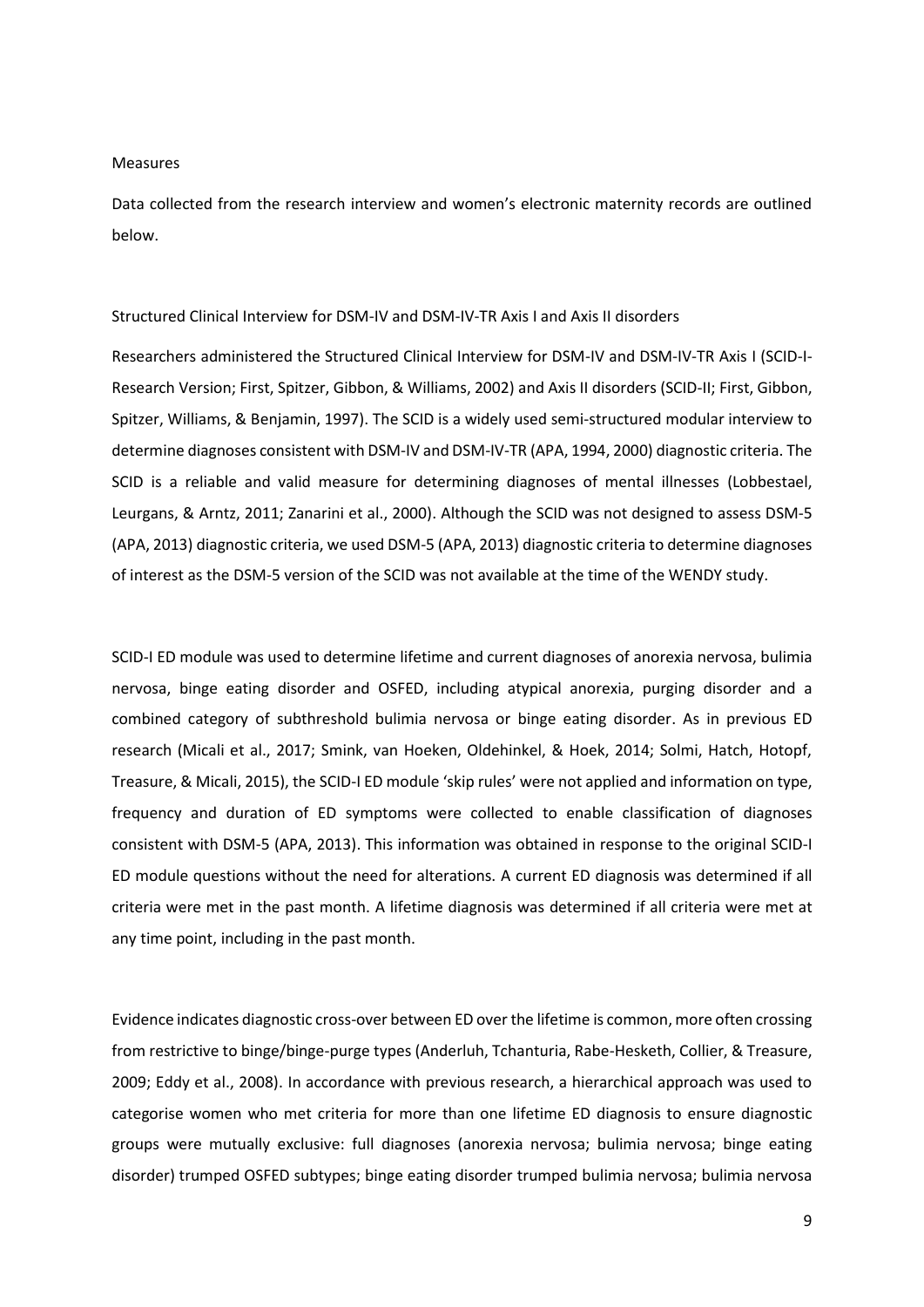trumped anorexia nervosa (Micali, Holliday, et al., 2007; Micali et al., 2017). Partial remission of an ED was determined if all the criteria were previously met but not all were met in the past month. Full remission was determined if all the criteria were previously met but none were met in the past month. Age at onset of ED was defined as the age at which a woman first met criteria for an ED as determined in the diagnostic interview.

SCID-I mood episodes, mood disorders and anxiety disorders module was used to diagnose common mental health disorders, specifically current (in the past month) depression and anxiety disorders. Diagnoses of current depression included mild, moderate and severe major depressive episodes and mixed anxiety and depression. Diagnoses of any current anxiety disorder included generalised anxiety disorder, panic disorder, agoraphobia without panic disorder, social phobia and specific phobia, consistent with DSM-5 (APA, 2013) i.e. excluding PTSD and OCD. SCID-II personality disorders subsection module was used to establish diagnoses of borderline personality disorder. History of deliberate self-harm or attempted suicide was determined from responses to the SCID interview questions, including "Have you tried to hurt or kill yourself or ever threatened to do so?" with a follow up prompt "Have you ever cut, burned, or scratched yourself on purpose?" (personality disorders subsection). Any disclosed act of deliberate self-harm (with or without attempted suicide) was classified as a history of deliberate self-harm or attempted suicide.

## Training and quality control

Researchers (postgraduate researchers and research midwives) were trained to administer the diagnostic interview. All potential ED cases were discussed in regular supervision meetings to achieve consensus on ED diagnoses with NM, eating disorder expert on WENDY, and joint senior author. All other potential diagnoses were discussed in consensus meetings with LMH.

#### Sample characteristics

Self-reported socio-demographic, obstetric and health information were collected at the research interview. Outcomes of interest included age in years, ethnicity, highest education level, employment status, gross annual household income, relationship status, late booking, parity, whether the current pregnancy had been planned, whether the current pregnancy was conceived using assisted reproductive technology (e.g. in vitro fertilisation), height and pre-pregnancy weight (to calculate prepregnancy BMI), current smoking status, and current or chronic medical conditions. Late bookers were defined as women who had their antenatal booking appointment at ≥13 weeks of pregnancy. Self-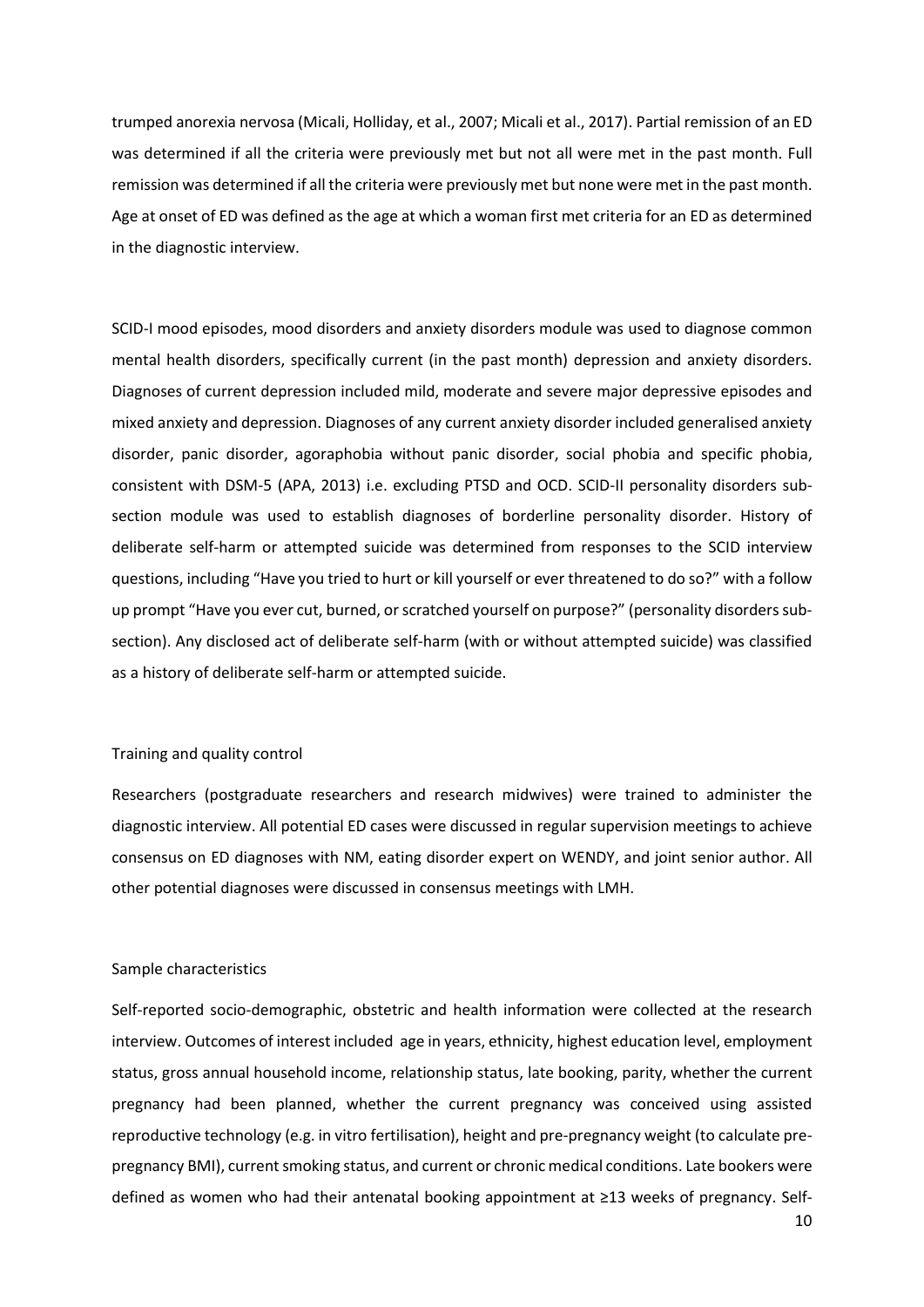reported pre-pregnancy BMI was calculated as weight (kg) divided by height in metres squared (m<sup>2</sup>) and categorised in accordance with the WHO classification system; underweight (BMI <18.5 kg/m<sup>2</sup>), normal weight (BMI 18.5 - 24.9 kg/m<sup>2</sup>), overweight (BMI 25.0-29.9), and obese (BMI≥30.0 kg/m<sup>2</sup>) (World Health Organization, 2006).

### Information extracted from maternity records

Of the women who consented for information to be extracted from their electronic maternity record  $(N = 515; 95%)$ , information was extracted on identification of ED at the antenatal booking appointment in response to routinely asked questions about past and current severe mental illness (National Institute for Health and Care Excellence, 2014). Information was extracted from brief free text recorded via the electronic maternity records system by the clinician and categorised dichotomously by combining identification of past and/or current ED.

## Patient and public involvement and engagement

An advisory group, comprising of women with lived experience of perinatal mental health problems, was established for WENDY and the other related studies undertaken as part of the same programme of work [\(https://www.kcl.ac.uk/ioppn/depts/hspr/research/CEPH/wmh/projects/A-Z/esmi\)](https://www.kcl.ac.uk/ioppn/depts/hspr/research/CEPH/wmh/projects/A-Z/esmi). The group met regularly throughout the study period to input into various elements of WENDY, including the protocol, study measures, recruitment, participant information sheets and consent forms. No members of the advisory group participated in the study or assisted in recruitment.

#### Analysis

All data were managed and analysed using STATA 15 (StataCorp, 2017). This study employed a similar analysis approach to previously published work (Howard et al., 2018; Nath et al., 2018). Cross tabulations and chi-square tests (or Fisher's exact where appropriate) were used to describe differences in sample characteristics, comorbid mental disorders and healthcare outcomes between cases and non-cases of lifetime and current ED. Since these were exploratory analyses, we did not perform corrections to the p-values to account for multiple testing. Estimates of population prevalence of ED were obtained using sampling weights to account for the stratified sampling design (Pickles, Dunn, & Vázquez-Barquero, 1995). More specifically, sampling weights were based on the number of Whooley positives and Whooley negatives in the WENDY sample, out of the total number of Whooley positives and Whooley negatives that attended their first antenatal booking appointment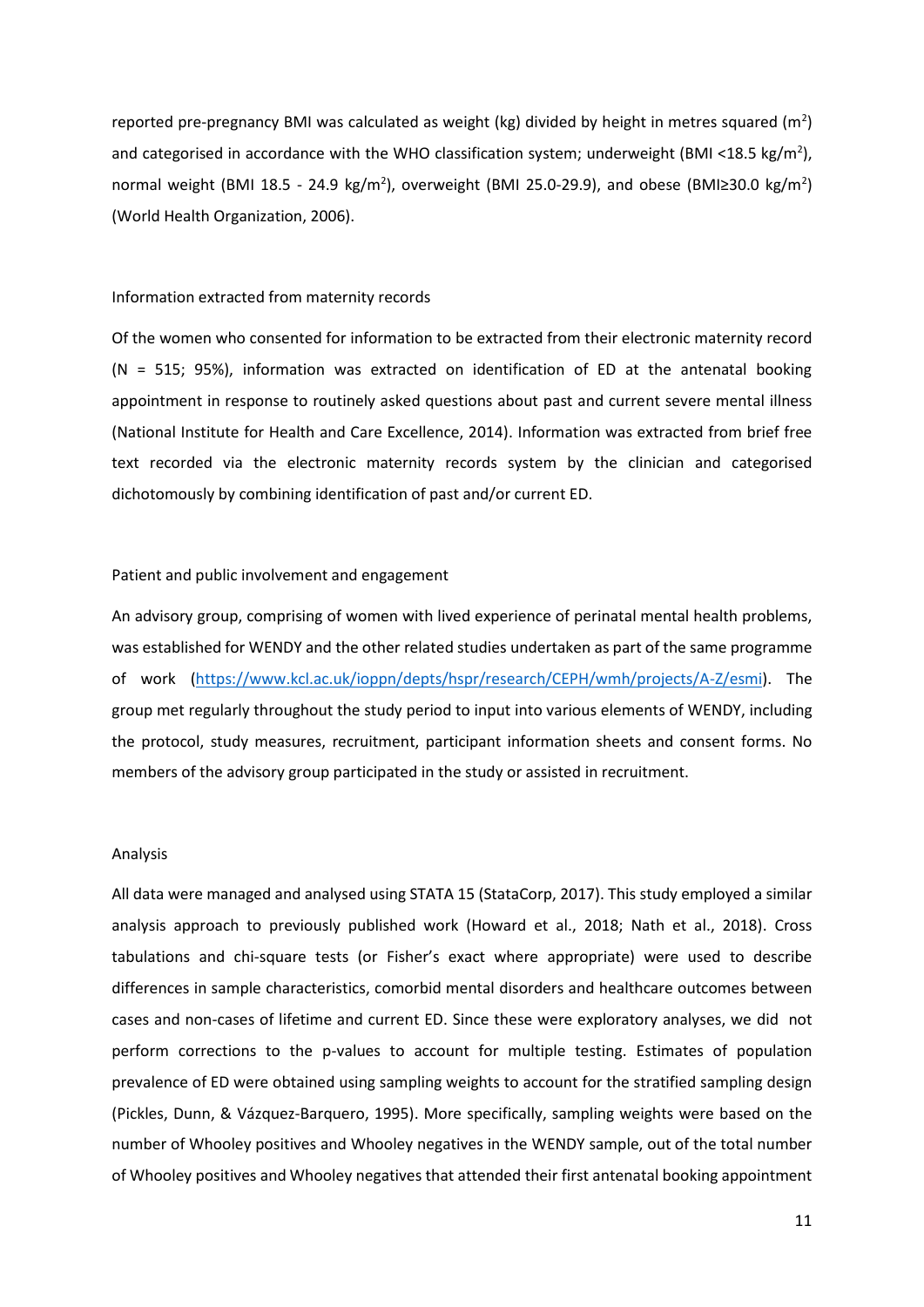at the study setting during the study period; this consisted of 906/287 for Whooley positives and 9057/258 for Whooley negatives (Howard et al., 2018). Population prevalence of lifetime and current ED were estimated based on responses from diagnostic interviews (weighted) using the survey (svy) command in STATA, which permits stratified sampling and provides robust estimation of 95% confidence intervals (CIs).

## Missing data

Among the total sample, 24 (4%) women had some SCID data missing, of which two (0.4%) women had missing data for the SCID-I ED module. Missing data for the SCID-I ED module were treated as missing observations using list-wise deletion performed in STATA. Only women with complete SCID-I ED module data were used to calculate population prevalence estimates.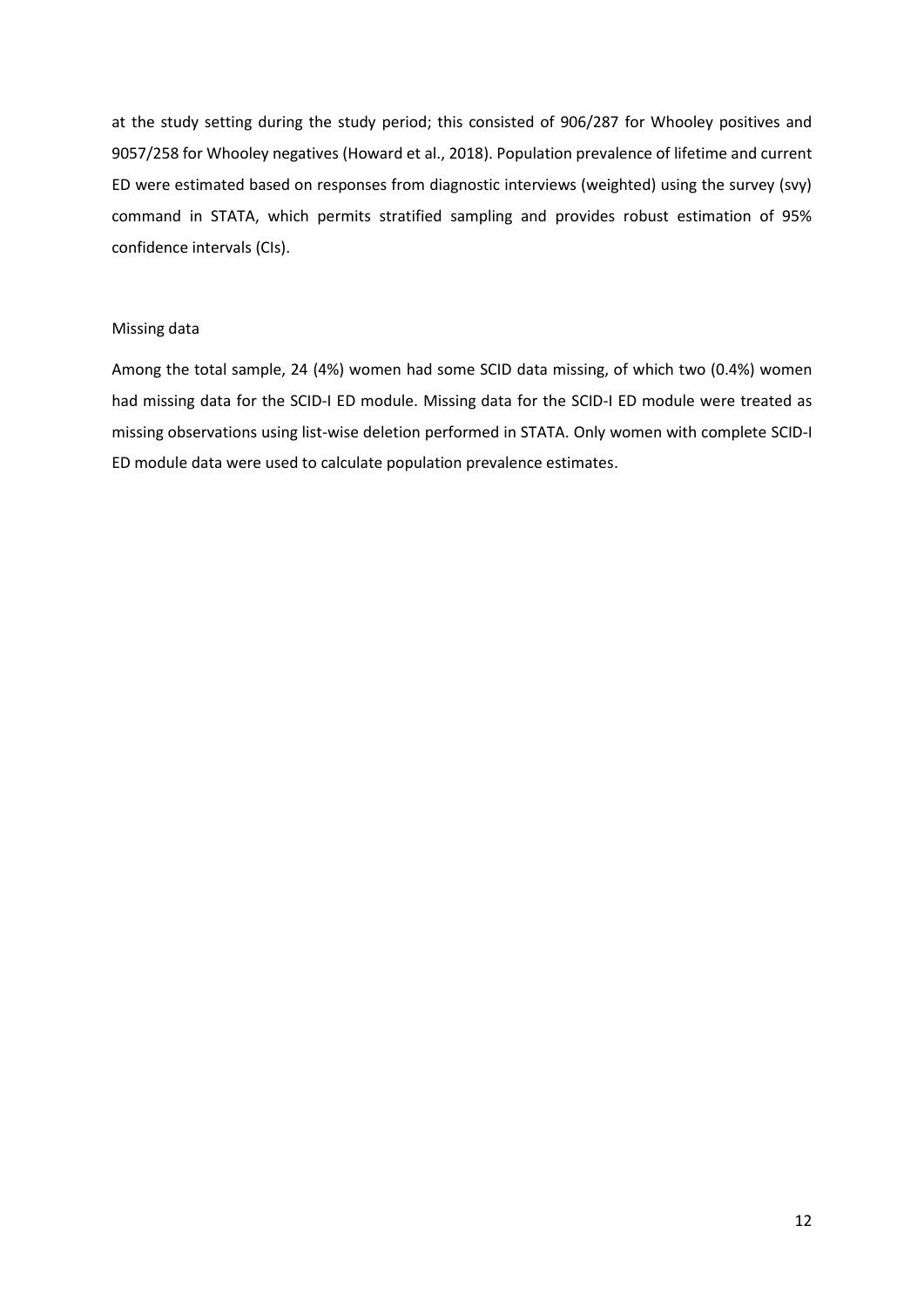#### **Results**

## Sample characteristics

Between 10<sup>th</sup> November 2014 and 30<sup>th</sup> June 2016, 10,004 women attended their first antenatal booking appointment at the study setting, 41 of whom had no data available on their responses to the Whooley questions. The base population was therefore comprised of 9,963 women. Of the women identified as eligible to participate (N = 1,647), a total of 545 (33%) women were recruited to WENDY and the sample was similar to the base population in age, ethnicity and parity (Howard et al., 2018). Of the WENDY sample, 543 women provided responses to the SCID-I ED module (see Figure 1). Women with available data for the SCID-I ED module were also similar to the WENDY sample and the base population on age, ethnicity and parity (see Table 1). Table 2 represents a comparison of sample characteristics between cases and non-cases of lifetime and current ED. Significant differences were found between women with lifetime ED (N = 108) and women without lifetime ED (N = 435), with women with lifetime ED more commonly being white (66% vs. 49%), educated to degree level or above (62% vs. 49%), and in a relationship but not cohabiting (21% vs. 14%). Women with current ED (N = 16) and women without current ED (N = 527) differed significantly on the distribution of pre-pregnancy BMI categories (25% vs. 6% underweight; 33% vs. 64% normal weight; 42% vs. 20% overweight; 0% vs. 10% obese, respectively).

## Comorbid mental disorders

Table 3 presents a comparison of comorbid mental disorders between cases and non-cases of lifetime and current ED. Women with lifetime ED were significantly more likely to have current depression and anxiety compared to women without lifetime ED (34% vs. 25% and 29% vs. 19%, respectively). Women with current ED were more likely to have current anxiety and borderline personality disorder compared to women without current ED (50% vs. 20% and 19% vs. 2%, respectively). Women with lifetime ED were more likely to have a history of deliberate self-harm or attempted suicide compared to women without lifetime ED (21% vs. 12%), and this trend was reflected in women with current ED compared to women without current ED (31% vs. 13%).

## Identification of mental disorders in antenatal care

Table 4 presents data on mental disorders identified in antenatal care for cases and non-cases of lifetime and current ED. Women with lifetime and current ED were more often Whooley positive than the women in the comparison groups (66% and 81% vs. 49% and 52%, respectively). Identification of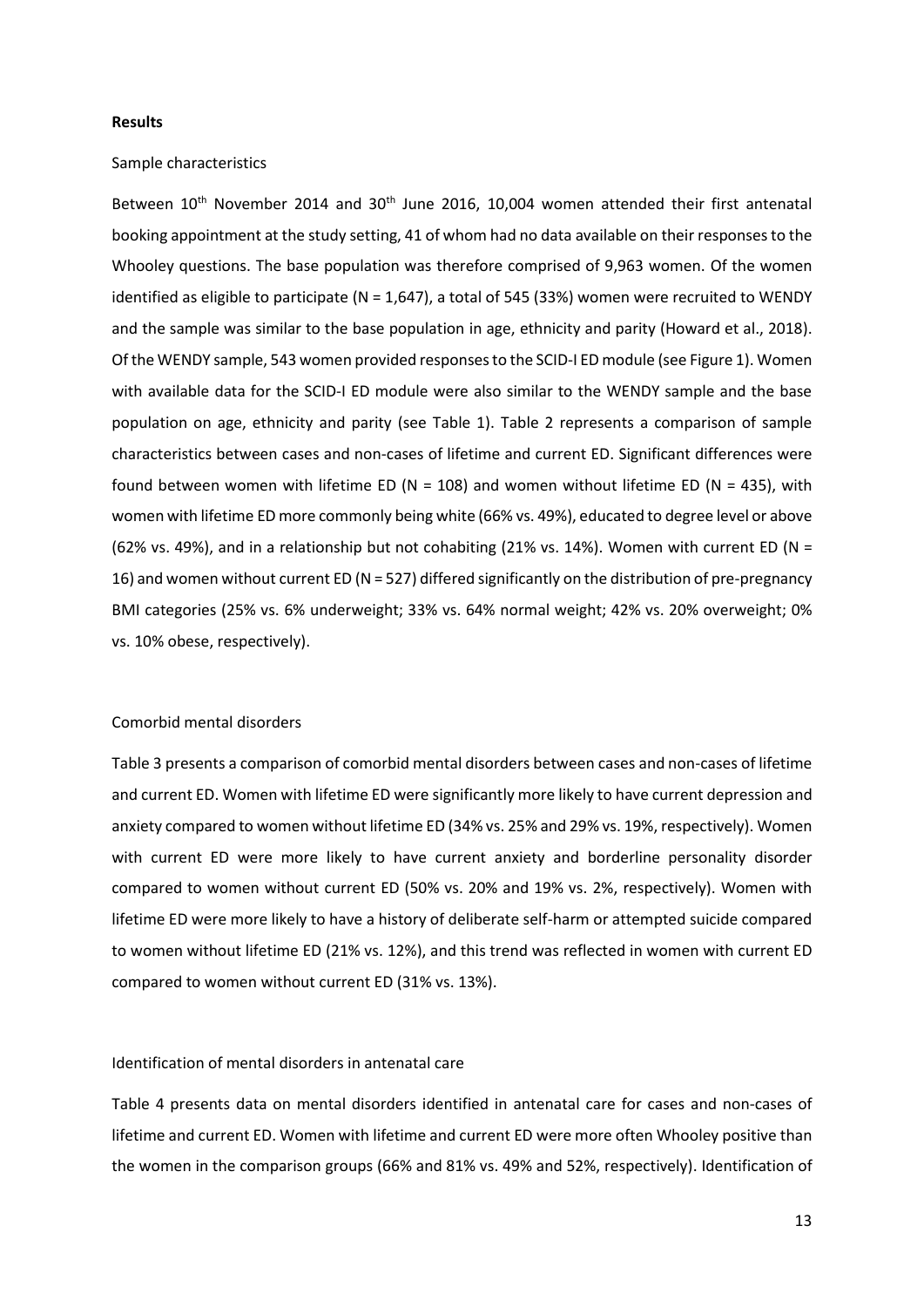ED at the antenatal booking appointment was low compared to the numbers identified using the diagnostic interview (2% vs. 20%).

## ED prevalence estimates

Table 5 presents the weighted population prevalence estimates of lifetime and current ED. The weighted lifetime prevalence of ED was 15.35% (95% CI, 11.80-19.71%) and the current prevalence was 1.47% (95% CI, 0.64-3.35%). Of full threshold ED, the weighted lifetime prevalence was 9.37% (95% CI, 6.66-13.03%) and weighted current prevalence 0.61% (95% CI, 0.19-1.96%). Anorexia nervosa was the most prevalent lifetime ED (7.13%; 95% CI, 4.75-10.58%), particularly the subtype restrictive anorexia nervosa (5.14%; 95% CI, 3.17-8.23%). OSFED were also common with a lifetime prevalence of 5.97% (95% CI, 3.83-9.21%), particularly atypical anorexia (2.63%; 95% CI, 1.31-5.21%). Conversely, lifetime prevalence was lowest for bulimia nervosa (0.58%; 95% CI, 0.17-1.97%) and there were no current cases of bulimia nervosa. OSFED were the most common ED during pregnancy (0.87; 95% CI, 0.28-2.69%), particularly purging disorder (0.71; 95% CI, 0.18-2.79%).

Amongst the pregnant women in the sample with lifetime ED ( $N = 108$ ), there was considerable diagnostic cross-over during their life course. Of the women with lifetime anorexia nervosa ( $N = 42$ ; 39%), three (7%) were current cases, four (10%) met criteria previously but were current OSFED (one atypical anorexia; one purging disorder; two subthreshold bulimia nervosa or binge eating disorder) and 35 (83%) were past cases who did not meet criteria for any current ED (34 in full remission; 1 in partial remission). Of the women with lifetime bulimia nervosa (N = 8; 7%), none met criteria for any current ED (six in full remission; two in partial remission). Of the women with lifetime binge eating disorder (N = 22; 20%), six (27%) were current cases, one (5%) met criteria previously but was current OSFED (subthreshold bulimia nervosa or binge eating disorder), and 15 (68%) were past cases who did not meet criteria for any current ED (14 in full remission; 1 in partial remission). Of the women with lifetime atypical anorexia (N = 12; 11%), none met criteria currently (11 in full remission; one in partial remission). Of the women with lifetime purging disorder (N = 7; 6%), one (14%) met current criteria and six (86%) were in remission (five in full remission; one in partial remission). Of the women with lifetime sub-threshold bulimia nervosa or binge eating disorder (N = 17; 16%), one (6%) was a current case and sixteen (94%) were in remission (14 in full remission; 2 in partial remission). Of note, all women in this study who met criteria for lifetime OSFED only met criteria for one OSFED subtype, so it was not necessary to expand the hierarchical approach outlined in the methods section. Amongst the women with lifetime ED, the median age of onset for the first ED diagnosis was lowest for the sub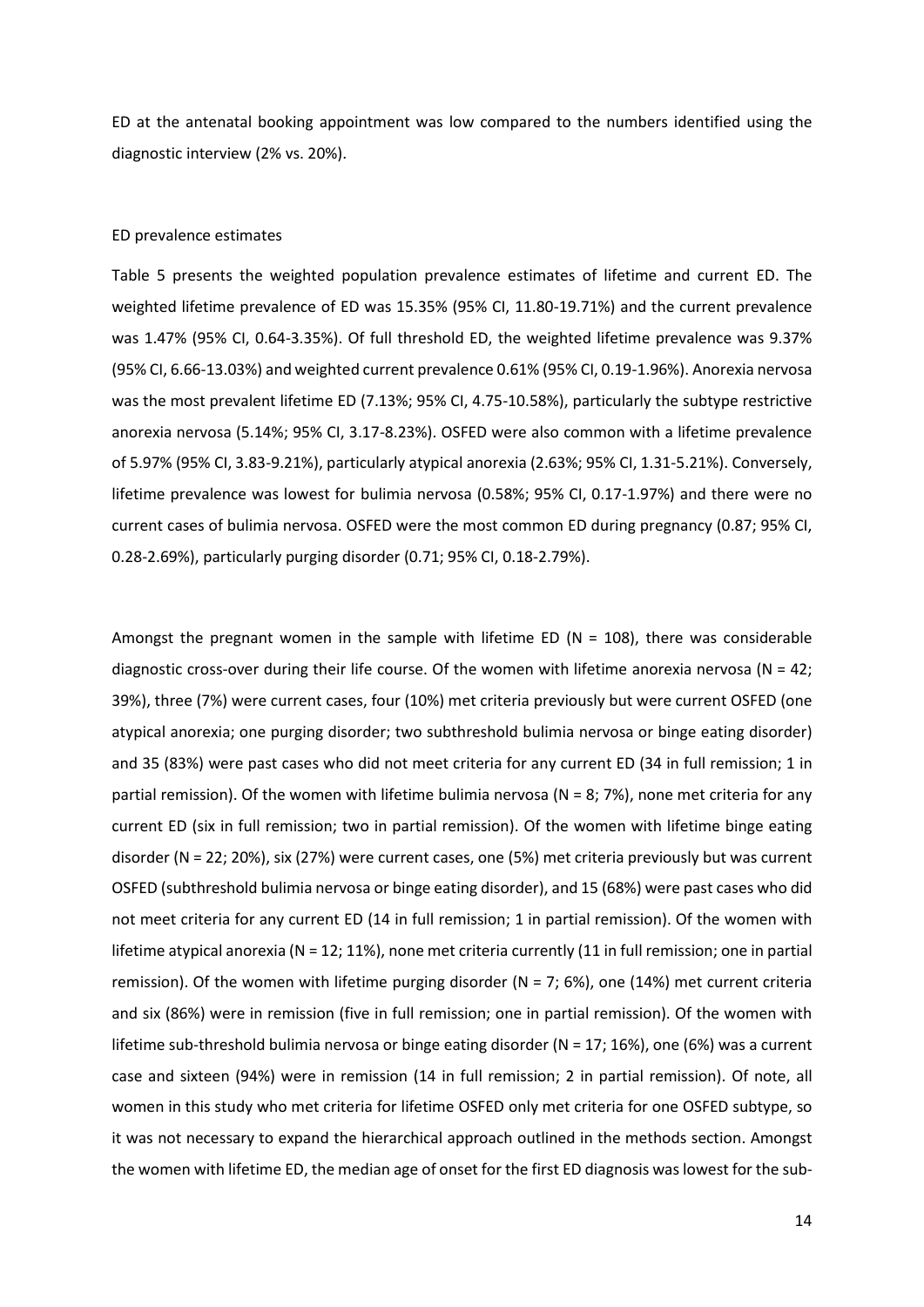threshold bulimia nervosa or binge eating disorder category (16.5, range 14-37) and highest for binge eating disorder (23; range 7-36) and purging disorder (23; range 14-40).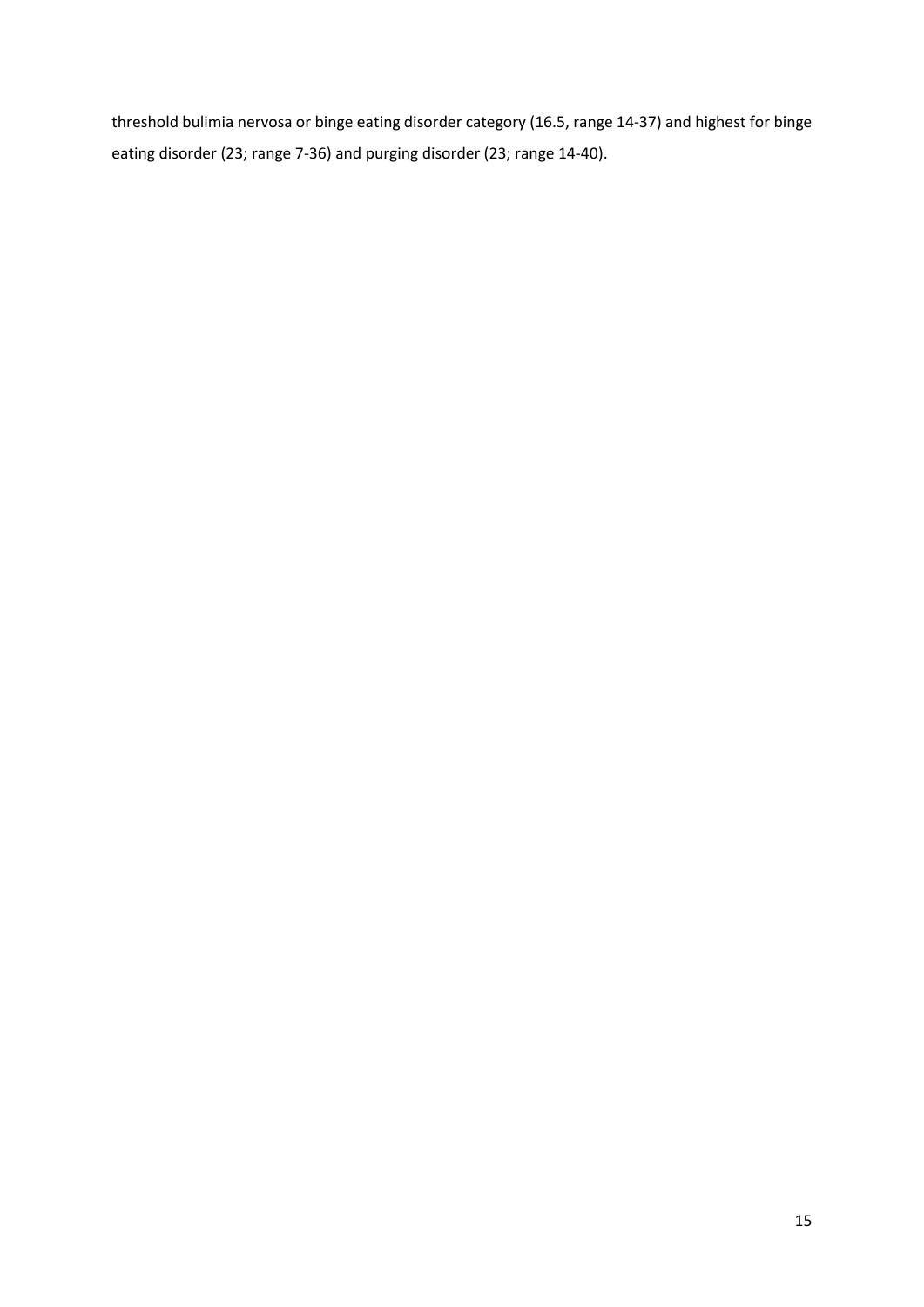## **Discussion**

In this UK inner-city antenatal sample of women, the estimated population prevalence for lifetime ED was 15.35% (95% CI, 11.80-19.71%) and for active ED during pregnancy was 1.47% (95% CI, 0.64- 3.35%). The findings highlight that by early pregnancy, a significant proportion of women will have had ED, although less typically active ED during pregnancy. These findings, together with those of previous studies (Fogarty et al., 2018; Koubaa et al., 2008; Linna et al., 2013, 2014; Micali et al., 2014; Solmi et al., 2014; Watson et al., 2017), suggest a considerable number of pregnant women are vulnerable to adverse pregnancy and birth outcomes and likely to have increased healthcare needs during pregnancy and postnatally.

To our knowledge, this is the first study to use diagnostic interviews to estimate population prevalence of lifetime ED in pregnant women. The estimated lifetime prevalence reported in this study supports a prevalence of 15.33% (95% CI, 13.48–17.42%) reported in a recent study of women who participated in a longitudinal birth cohort study, the majority of whom reported that onset of ED was prior to pregnancy (Micali et al., 2017). There are marginal discrepancies in prevalence estimates for individual ED categories between the studies. Estimated prevalence for lifetime anorexia nervosa of 7.13% (95% CI, 4.75-10.58%) was higher in the current study than the prevalence of 3.64% (95% CI, 2.81-4.72%) reported by Micali et al (2017). Although this may reflect longer follow-up in the previous findings (Micali et al., 2017) as the women were assessed later in life with an average age of 47.78 years compared to 32.88 years in this study, considering typical onset of AN is during adolescence (Hudson, Hiripi, Pope, & Kessler, 2007). Estimated prevalence for lifetime bulimia nervosa of 0.58% (95% CI, 0.17-1.97%) was somewhat lower than 2.15% (95% CI, 1.70-2.74%) reported by Micali et al (2017). The lifetime prevalence estimate for OSFED of 5.97% (95% CI, 3.83-9.21%) was comparable to a prevalence of 7.64% (95% CI, 6.32-9.24%) reported by Micali et al (2017). As evidenced in the study findings, a large proportion of pregnant women would be classified with sub-threshold ED despite the recent changes to DSM to broaden the full threshold ED categories to reduce the predominance of individuals presenting clinically who do not meet full threshold diagnostic criteria (Fairburn & Cooper, 2011).

The findings indicate that ED may not be as common during pregnancy as some previous reports of 5- 7.6% (Easter et al., 2013; Watson et al., 2013), though it does parallel 1.9% reported by Maihara dos Santos et al (2017). None of the women in the current study met diagnostic criteria for bulimia nervosa during pregnancy compared to 0.1-0.7% reported previously (Easter et al., 2013; Maihara dos Santos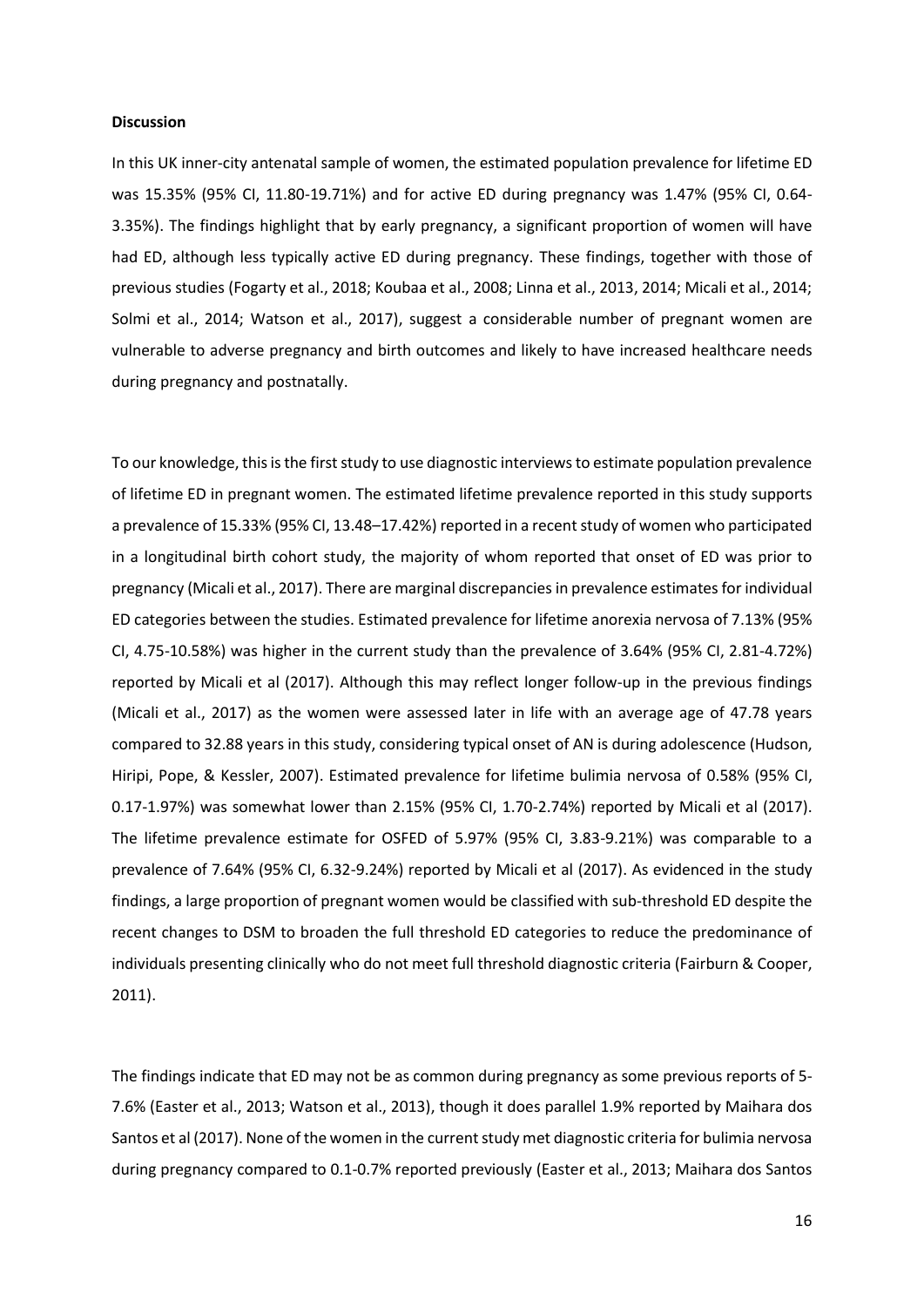et al., 2017; Watson et al., 2013). This finding likely relates to previous research indicating that most women stop or decrease disordered eating behaviours during pregnancy, i.e. self-induced vomiting (Micali, Treasure, et al., 2007). Only estimated prevalence for anorexia nervosa during pregnancy (0.09%, 95% CI 0.03-0.30%) was similar to a prevalence of 0.1% reported in the more recent study (Maihara dos Santos et al., 2017). The high rates of remission during pregnancy found in this study indicates that the pre-conception period could be an opportune time for clinicians to identify women with a history of ED to assess their current healthcare needs and provide information about pregnancy planning to promote optimal physical and mental health prior to pregnancy commencement. Though given the increased risk of unplanned pregnancies associated with anorexia nervosa (Micali et al., 2014), this may not always be plausible.

The discrepancies in reported prevalence of current ED compared to previous antenatal prevalence studies may reflect the present study using a more stringent and comprehensive assessment of ED diagnoses consistent with DSM-5 (APA, 2013) and warrants further research to replicate the findings with a larger cohort of pregnant women. This study used the SCID which is considered one of the "gold standard" instruments for establishing ED diagnoses (Lobbestael et al., 2011; Zanarini et al., 2000), though it is not without its limitations given it was not designed to assess DSM-5 (APA, 2013) diagnostic criteria and the lack of validation studies for assessing OSFED or in antenatal samples. The findings highlight the importance of consistency in the diagnostic criteria operationalised in studies and support the validation of suitable instruments for use with antenatal populations (Bannatyne, Hughes, Stapleton, Watt, & MacKenzie-Shalders, 2018). In a recent article by Paslakis and de Zwaan (2019), the lack of appropriate algorithms for identifying ED in pregnant women was highlighted.

It is important to acknowledge though the estimated prevalence of ED may underestimate the true proportion as some women may have been reluctant to disclose ED symptoms in the research interview, particularly those currently experiencing difficulties, due to fear of being stigmatised and negative judgements of them as a mother (Bye, Shawe, et al., 2018). Fear of negative consequences as a result of a disclosure may have been a particular concern for women in this study given recruitment was via antenatal care, women may have incorrectly assumed that a disclosure could impact on their care, despite reassurances from the researchers. Additionally, given the sampling weights employed in this study were based on a routine depression screen rather than a screening tool for ED, although often comorbid (Easter et al., 2015), this may have resulted in the study not capturing all pregnant women who might have ED. This presents an important opportunity for future research to replicate these results using a validated screening tool for ED.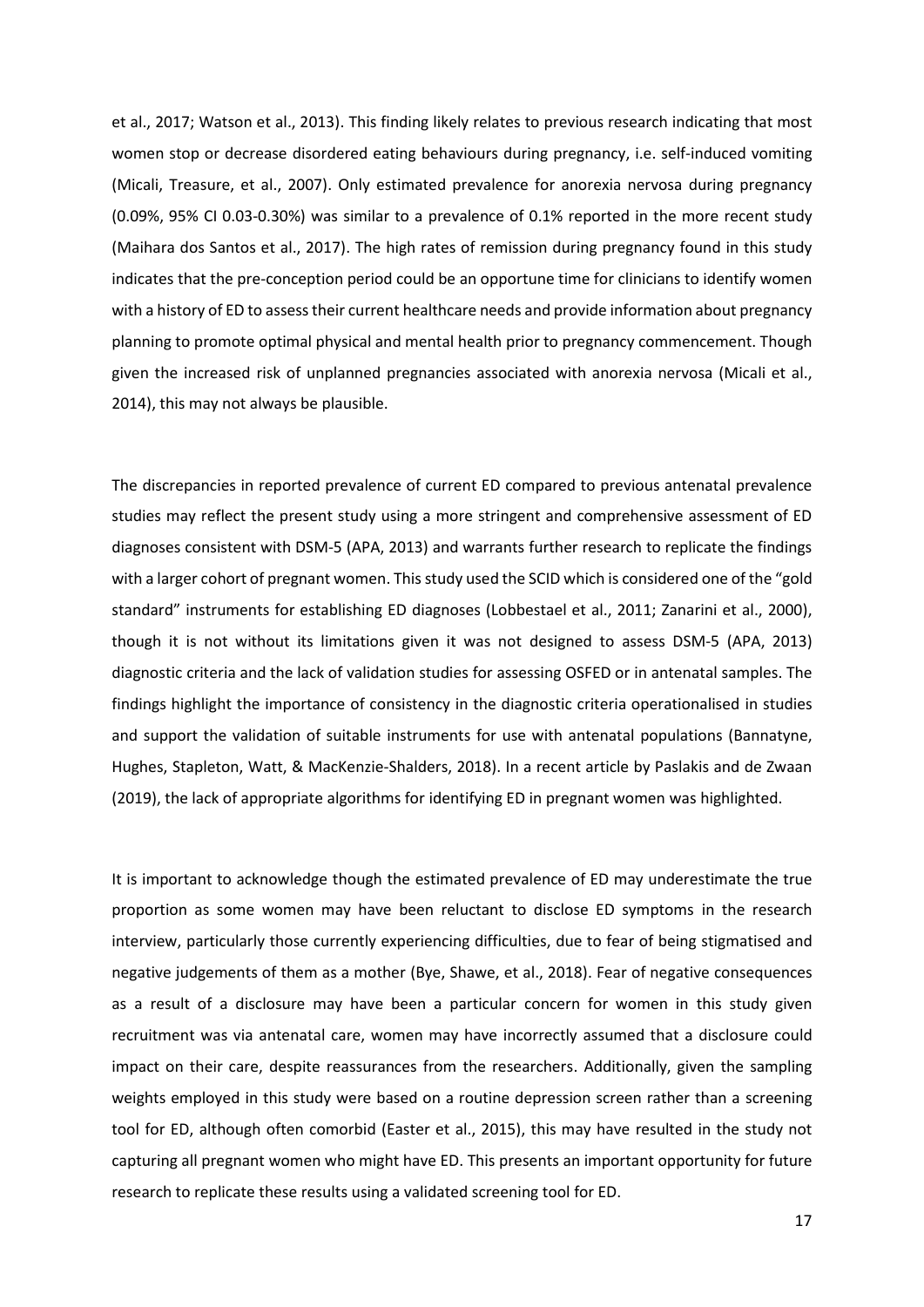Our findings support previous research that pregnant women with current and past ED often experience depression and anxiety during pregnancy (Easter et al., 2015). History of deliberate selfharm or attempted suicide have not been studied previously in pregnancy but both are associated with ED in the general population (Keski-Rahkonen & Mustelin, 2016; Udo, Bitley, & Grilo, 2019). These findings highlight the importance for clinicians to assess ED symptoms along with other mental disorders during the pregnancy period. We found that pregnant women with lifetime ED were more commonly white, well-educated, and in a relationship, which are the types of socio-demographics that are often associated with a low risk profile so clinicians may not consider these women to have a psychiatric history. This highlights the need for professional training opportunities aimed at enhancing awareness on maternal ED to dispel any misconceptions about risk profiles. In this study, pregnant women with active ED during pregnancy more commonly presented with pre-pregnancy BMI's outside the healthy weight range. Future research should aim to replicate this finding as it could be a useful indicator for clinicians when assessing pre-pregnancy BMI to trigger exploration about the potential for active ED.

Amongst the women in this study, ED were poorly identified in antenatal care. The disparity in the rate of women identified with ED using a diagnostic interview with those identified at the antenatal booking appointment indicates that some women may have intentionally not disclosed symptoms in the clinic appointment, but also indicates a lack of or in a few cases, inaccurate diagnoses by clinicians (Bye, Shawe, et al., 2018). Recent training initiatives have sought to raise awareness about maternal ED (Bye, Walker, et al., 2018; Easter, Bye, Sandall, & Mackintosh, 2018), however opportunities remain largely limited. There remains a clear need for professional training programmes and maternity and psychiatric services to plan and coordinate efforts to address the deficiencies in clinical recognition of maternal ED. Pregnant women with a current or prior history of ED need to be identified as eligible for enhanced monitoring and support by knowledgeable clinicians to mitigate risks and help prepare women for typical changes, such as reviewing the need for additional growth scans and offering enhanced emotional support and advice about weight gain and nutrition (National Institute for Health and Care Excellence, 2017).

#### Strengths

The main strength wasthe novel use of structured clinical interviewsto obtain estimates of population prevalence of lifetime and current ED diagnoses consistent with DSM-5 (APA, 2013) amongst women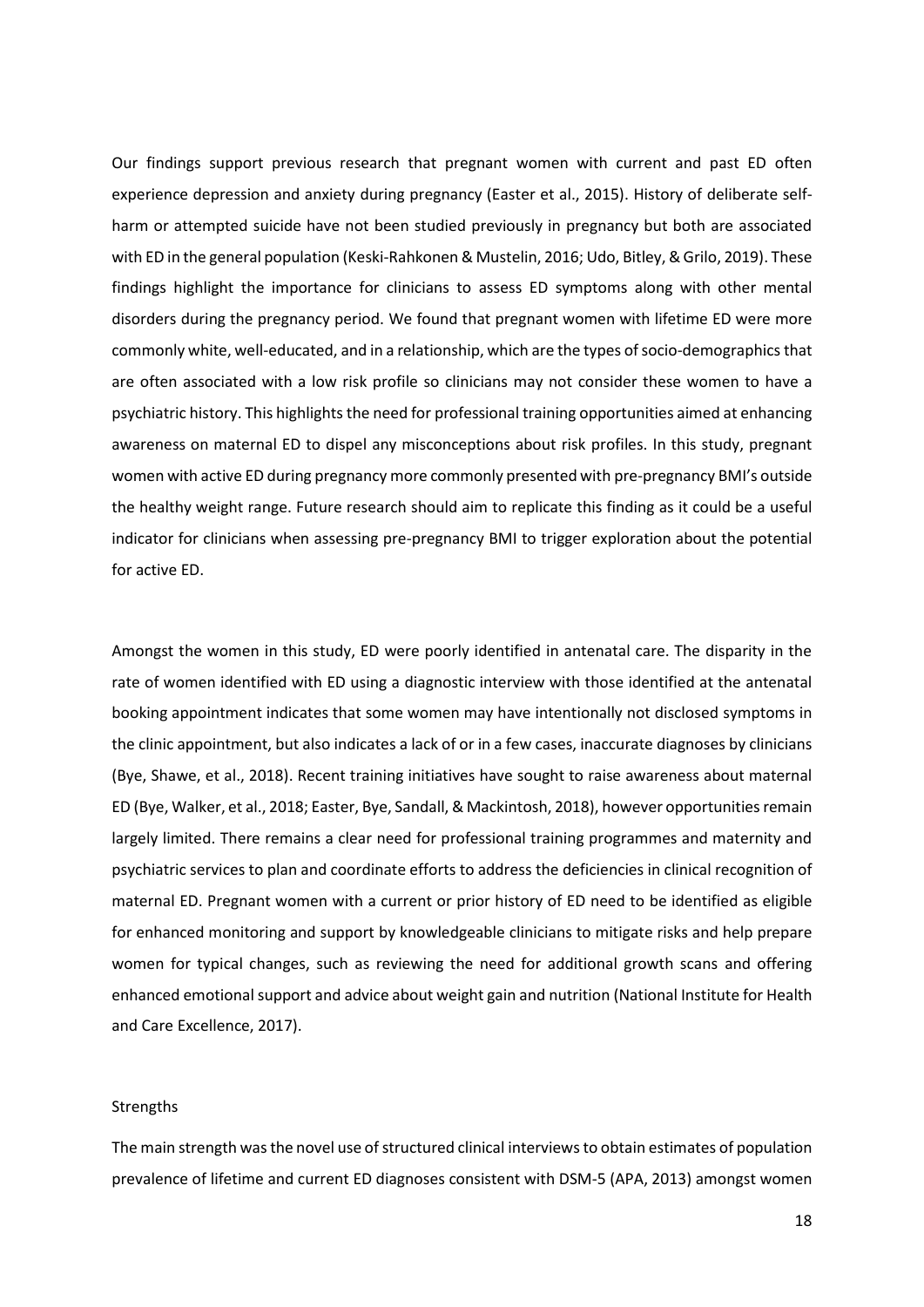in early pregnancy. The study sample were diverse and representative of the local inner city population, aided by the use of language interpreters for non-English speaking women, which supports the generalisability of the findings to similar populations. A wealth of data were collected, meaning that we could compare rates of women identified using a diagnostic interview with those identified at the antenatal booking appointment. Furthermore, there was minimal missing data on study outcomes.

## Limitations

There are several limitations that warrant consideration. The SCID was not designed to assess DSM-5 (APA, 2013) diagnostic criteria and has not been validated to assess OSFED or for use in antenatal samples. The diagnostic interview relied upon recall of ED symptoms during the woman's life course which may have been susceptible to recall bias. Amongst the women in the present study, there was diagnostic instability in ED over the lifetime as expected, although this was not as common as previously reported (Anderluh et al., 2009; Eddy et al., 2008; Micali et al., 2017). This may be due to the ED module being one part of a research interview collecting a wealth of other data whereby ED was not the predominant focus of the research. The small sample size for current ED diagnoses limited the statistical power to explore group differences and limits the conclusions that can be drawn from this sample. Furthermore, the study sample was recruited from a single inner-city maternity site, with a poor response rate among those identified as eligible to participate.

## Conclusion

This study estimated the prevalence of lifetime and current ED in a sample of pregnant women in South-East London, using structured clinical interviews to establish diagnoses consistent with DSM-5 (APA, 2013). The findings indicate that by early pregnancy, a significant proportion of pregnant women will have had ED, although less typically active ED during pregnancy, and psychiatric comorbidity is common. ED were poorly identified in antenatal care, which increases the likelihood of inadequate healthcare provision and adverse outcomes for pregnant women with ED. Future research should aim to replicate these findings with larger cohorts of pregnant women. The findings make an important contribution to the previous research, highlighting the clinical importance of increasing awareness about ED to improve identification and response to the healthcare needs of pregnant women with lifetime and current ED. Planning of professional training programmes and maternity and psychiatric services need to ensure clinicians are able to provide the best standard of healthcare for pregnant women with lifetime and current ED to promote optimum maternal and infant outcomes.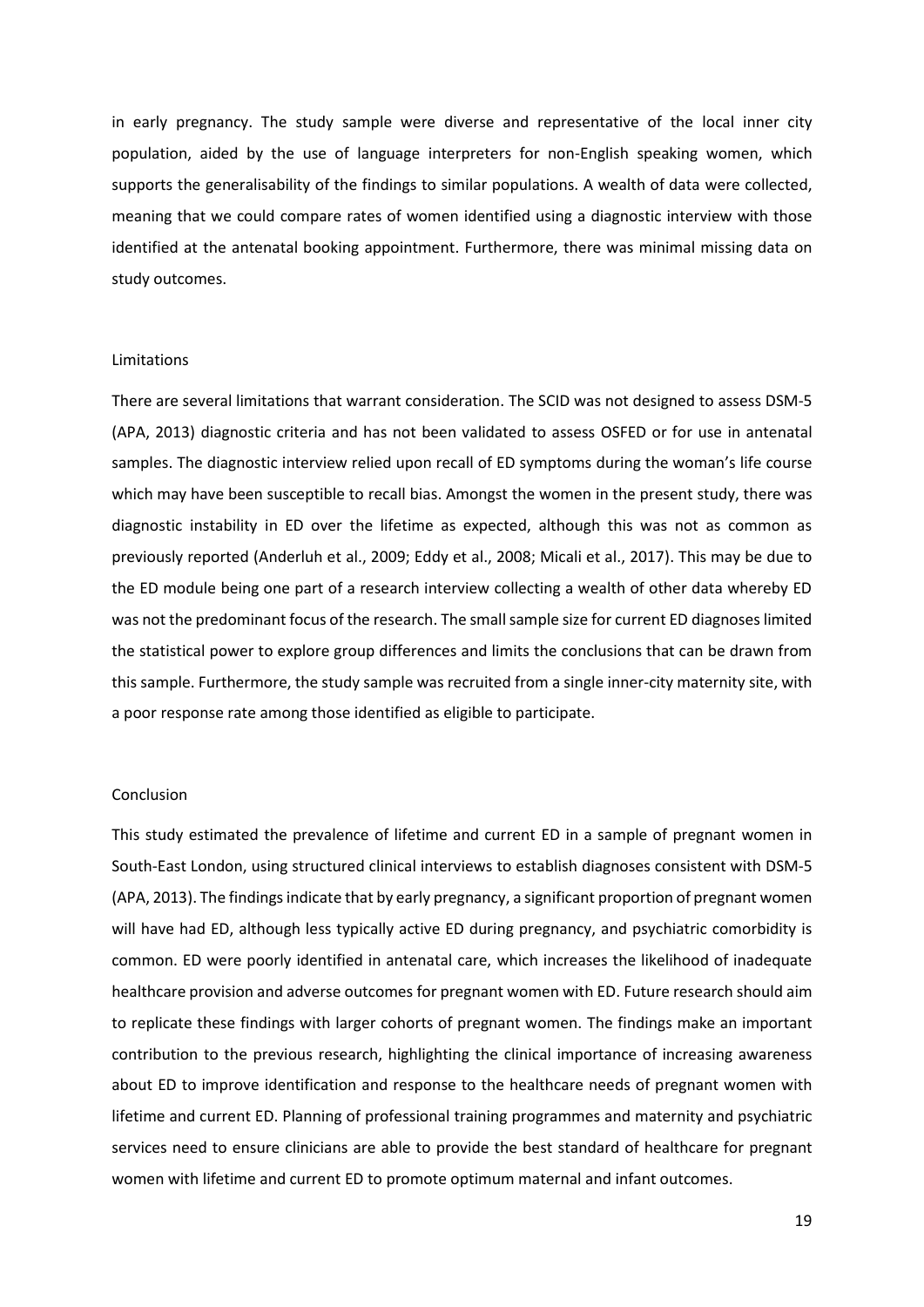## **References**

- American Psychiatric Association. (1994). *Diagnostic and Statistical Manual of Mental Disorders* (4th ed.). Washington, D.C.: American Psychiatric Association.
- American Psychiatric Association. (2000). *Diagnostic and Statistical Manual of Mental Disorders* (4th ed.). Text Revision. Washington, D.C.: American Psychiatric Association.
- American Psychiatric Association. (2013). *Diagnostic and Statistical Manual of Mental Disorders* (5th ed.). Arlington, VA: American Psychiatric Association.
- Anderluh, M., Tchanturia, K., Rabe-Hesketh, S., Collier, D., & Treasure, J. (2009). Lifetime course of eating disorders: design and validity testing of a new strategy to define the eating disorders phenotype. *Psychological Medicine*, *39*(1), 105–114. https://doi.org/10.1017/S0033291708003292
- Bannatyne, A. J., Hughes, R., Stapleton, P., Watt, B., & MacKenzie-Shalders, K. (2018). Consensus on the assessment of disordered eating in pregnancy: an international Delphi study. *Archives of Women's Mental Health*, *21*(4), 383–390. https://doi.org/10.1007/s00737-017-0806-x
- Blais, M. A., Becker, A. E., Burwell, R. A., Flores, A. T., Nussbaum, K. M., Greenwood, D. N., … Herzog, D. B. (2000). Pregnancy: Outcome and impact on symptomatology in a cohort of eatingdisordered women. *International Journal of Eating Disorders*, *27*(2), 140–149. https://doi.org/10.1002/(SICI)1098-108X(200003)27:2<140::AID-EAT2>3.0.CO;2-E
- Bye, A., Shawe, J., Bick, D., Easter, A., Kash-Macdonald, M., & Micali, N. (2018). Barriers to identifying eating disorders in pregnancy and in the postnatal period: a qualitative approach. *BMC Pregnancy and Childbirth*, *18*(1), 114. https://doi.org/10.1186/s12884-018-1745-x
- Bye, A., Walker, M., Mackintosh, N., Sandall, J., Easter, A., & Walker, M. (2018). Supporting women with eating disorders during pregnancy and the postnatal period. *Journal of Health Visiting*, *6*(5), 224–228. https://doi.org/10.12968/johv.2018.6.5.224
- Easter, A., Bye, A., Sandall, J., & Mackintosh, N. (2018). Eating Disorders and Pregnancy. Retrieved August 20, 2019, from http://www.eatingdisordersandpregnancy.co.uk/
- Easter, A., Bye, A., Taborelli, E., Corfield, F., Schmidt, U., Treasure, J., & Micali, N. (2013). Recognising the Symptoms: How Common Are Eating Disorders in Pregnancy? *European Eating Disorders Review*, *21*(4), 340–344. https://doi.org/10.1002/erv.2229
- Easter, A., Solmi, F., Bye, A., Taborelli, E., Corfield, F., Schmidt, U., … Micali, N. (2015). Antenatal and postnatal psychopathology among women with current and past eating disorders: longitudinal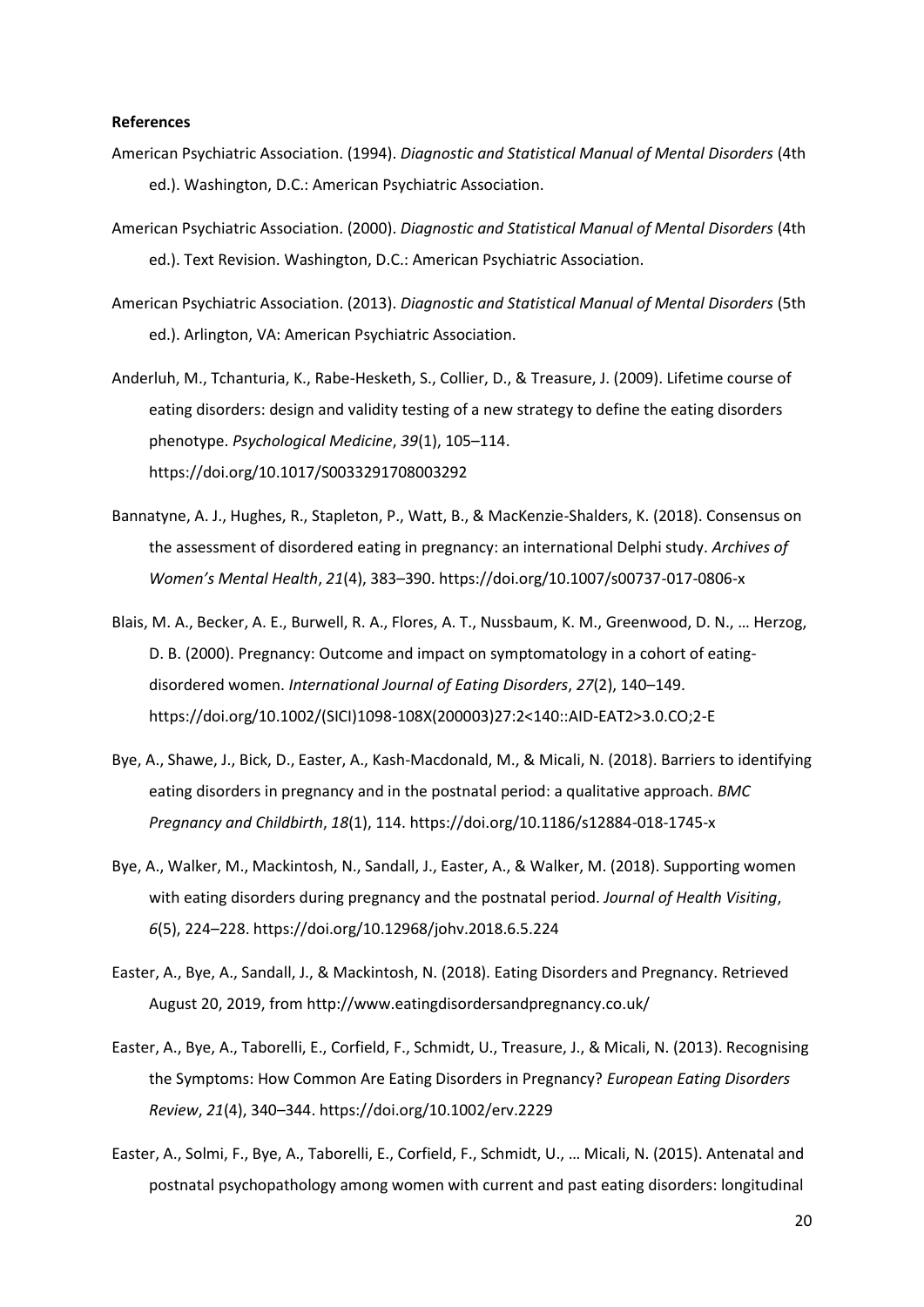patterns. *European Eating Disorders Review : The Journal of the Eating Disorders Association*, *23*(1), 19–27. https://doi.org/10.1002/erv.2328

- Eddy, K. T., Dorer, D. J., Franko, D. L., Tahilani, K., Thompson-Brenner, H., & Herzog, D. B. (2008). Diagnostic crossover in anorexia nervosa and bulimia nervosa: implications for DSM-V. *The American Journal of Psychiatry*, *165*(2), 245–250. https://doi.org/10.1176/appi.ajp.2007.07060951
- Eik‐Nes, T. T., Horn, J., Strohmaier, S., Holmen, T. L., Micali, N., & Bjørnelv, S. (2018). Impact of eating disorders on obstetric outcomes in a large clinical sample: A comparison with the HUNT study. *International Journal of Eating Disorders*, *51*(10), 1134–1143. https://doi.org/10.1002/eat.22916
- Fairburn, C. G., & Cooper, Z. (2011). Eating disorders, DSM-5 and clinical reality. *British Journal of Psychiatry*, *198*(1), 8–10. https://doi.org/10.1192/bjp.bp.110.083881
- First, M. B., Gibbon, M., Spitzer, R. L., Williams, J. B. W., & Benjamin, L. S. (1997). *Structured clinical interview for DSM-IV axis II personality disorders, (SCID-II)*. Washington, D.C., D.C.: American Psychiatric Association.
- First, M. B., Spitzer, R. L., Gibbon, M., & Williams, J. B. W. (2002). *Structured clinical interview for DSM-IV-TR axis I disorders, research version, patient edition. (SCID-I/P)*. New York: Biometrics Research Dept., New York State Psychiatric Institute.
- Fogarty, S., Elmir, R., Hay, P., & Schmied, V. (2018). The experience of women with an eating disorder in the perinatal period: a meta-ethnographic study. *BMC Pregnancy and Childbirth*, *18*(1), 121. https://doi.org/10.1186/s12884-018-1762-9
- Howard, L. M., Ryan, E. G., Trevillion, K. H., Anderson, F., Bick, D., Bye, A. M., … Pickles, A. (2018). Accuracy of the Whooley questions and the Edinburgh Postnatal Depression Scale in identifying depression and other mental disorders in early pregnancy. *The British Journal of Psychiatry*, *212*(01), 50–56. https://doi.org/10.1192/bjp.2017.9
- Hudson, J. I., Hiripi, E., Pope, H. G., & Kessler, R. C. (2007). The prevalence and correlates of eating disorders in the National Comorbidity Survey Replication. *Biological Psychiatry*, *61*(3), 348–358. https://doi.org/10.1016/j.biopsych.2006.03.040
- Keski-Rahkonen, A., & Mustelin, L. (2016). Epidemiology of eating disorders in Europe: Prevalence, incidence, comorbidity, course, consequences, and risk factors. *Current Opinion in Psychiatry*. https://doi.org/10.1097/YCO.0000000000000278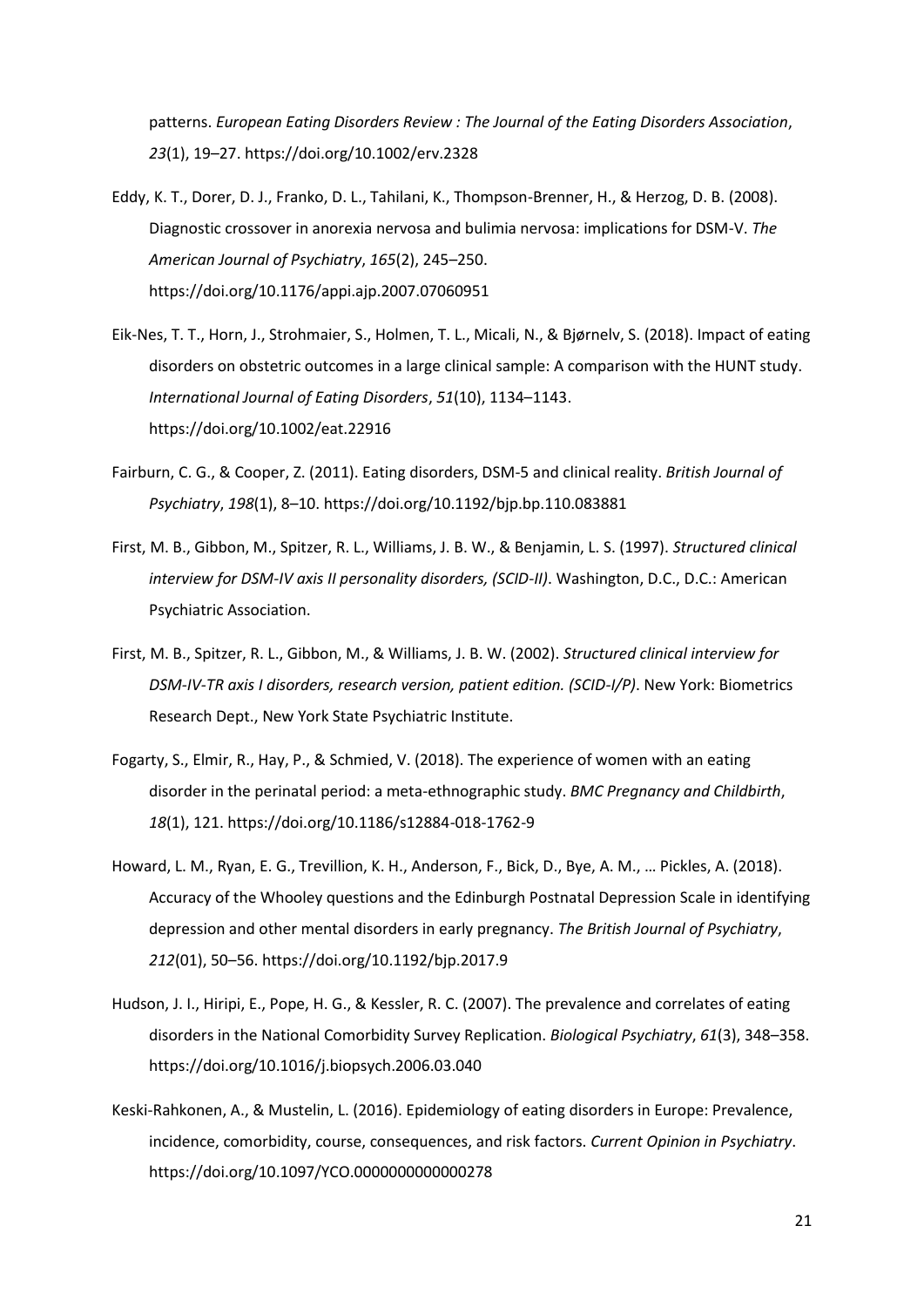- Kessler, R. C., Berglund, P. A., Chiu, W. T., Deitz, A. C., Hudson, J. I., Shahly, V., … Xavier, M. (2013). The Prevalence and Correlates of Binge Eating Disorder in the World Health Organization World Mental Health Surveys. *Biological Psychiatry*, *73*(9), 904–914. https://doi.org/10.1016/j.biopsych.2012.11.020
- Koubaa, S., Hällström, T., & Hirschberg, A. L. (2008). Early maternal adjustment in women with eating disorders. *International Journal of Eating Disorders*, *41*(5), 405–410. https://doi.org/10.1002/eat.20521
- Lindvall Dahlgren, C., Wisting, L., & Rø, Ø. (2017). Feeding and eating disorders in the DSM-5 era: a systematic review of prevalence rates in non-clinical male and female samples. *Journal of Eating Disorders*, *5*(1), 56. https://doi.org/10.1186/s40337-017-0186-7
- Linna, M. S., Raevuori, A., Haukka, J., Suvisaari, J. M., Suokas, J. T., & Gissler, M. (2013). Reproductive health outcomes in eating disorders. *International Journal of Eating Disorders*, *46*(8), 826–833. https://doi.org/10.1002/eat.22179
- Linna, M. S., Raevuori, A., Haukka, J., Suvisaari, J. M., Suokas, J. T., & Gissler, M. (2014). Pregnancy, obstetric, and perinatal health outcomes in eating disorders. *American Journal of Obstetrics and Gynecology*, *211*(4), 392.e1-8. https://doi.org/10.1016/j.ajog.2014.03.067
- Lobbestael, J., Leurgans, M., & Arntz, A. (2011). Inter-rater reliability of the Structured Clinical Interview for DSM-IV Axis I Disorders (SCID I) and Axis II Disorders (SCID II). *Clinical Psychology & Psychotherapy*, *18*(1), 75–79. https://doi.org/10.1002/cpp.693
- Maihara dos Santos, A., Rosana Guerra Benute, G., Oliveira dos Santos, N., Mieko Yamamoto Nomura, R., Cristina Souza de Lucia, M., & Pulcineli Vieira Francisco, R. (2017). Presence of eating disorders and its relationship to anxiety and depression in pregnant women. https://doi.org/10.1016/j.midw.2017.05.005
- Micali, N., dos-Santos-Silva, I., De Stavola, B., Steenweg-de Graaff, J., Steenweg-de Graaf, J., Jaddoe, V., … Tiemeier, H. (2014). Fertility treatment, twin births, and unplanned pregnancies in women with eating disorders: findings from a population-based birth cohort. *BJOG : An International Journal of Obstetrics and Gynaecology*, *121*(4), 408–416. https://doi.org/10.1111/1471- 0528.12503
- Micali, N., Holliday, J., Karwautz, A., Haidvogl, M., Wagner, G., Fernandez-Aranda, F., … Treasure, J. L. (2007). Childhood Eating and Weight in Eating Disorders: A Multi-Centre European Study of Affected Women and Their Unaffected Sisters. *Psychotherapy and Psychosomatics*, *76*(4), 234– 241. https://doi.org/10.1159/000101502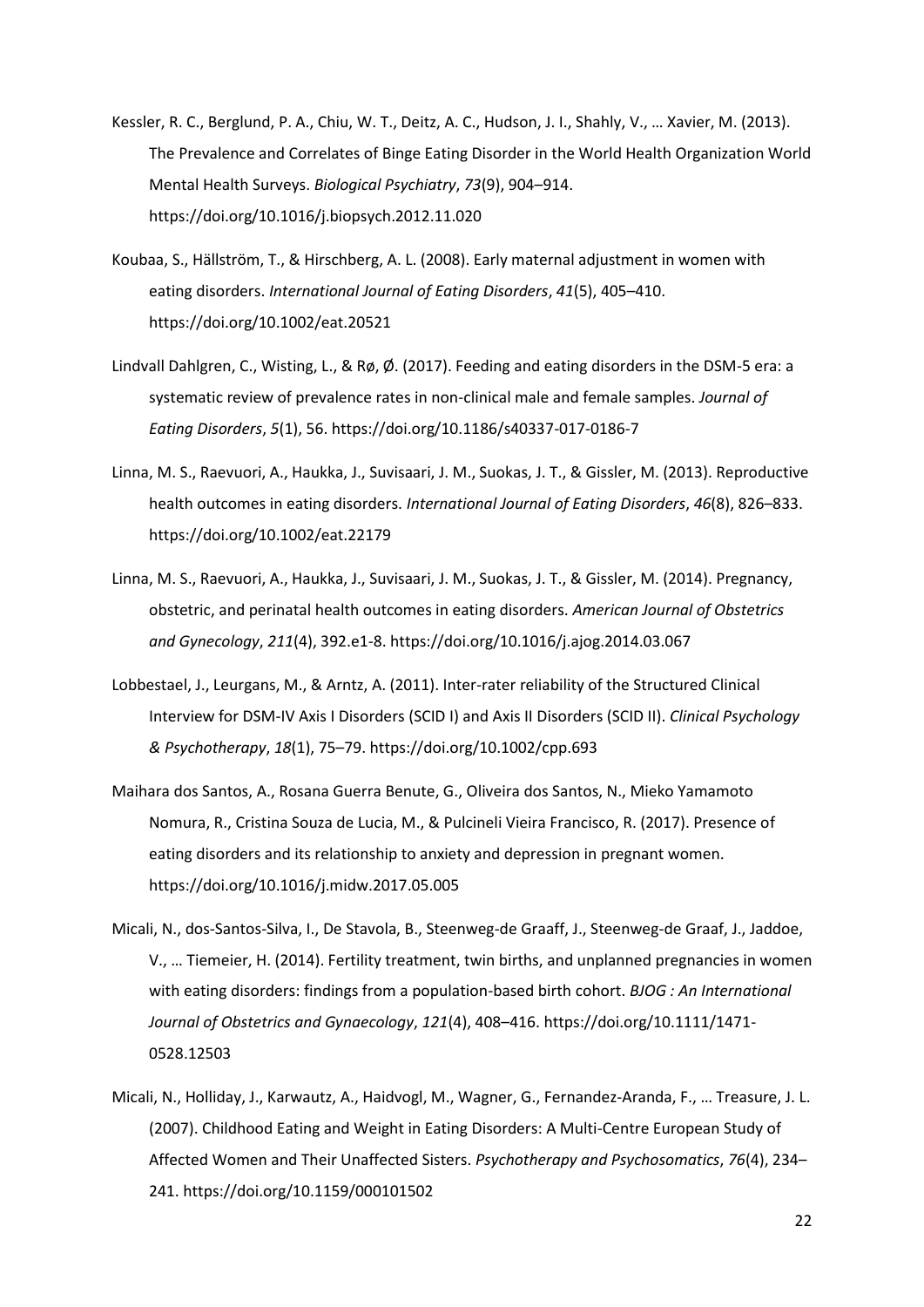- Micali, N., Martini, M. G., Thomas, J. J., Eddy, K. T., Kothari, R., Russell, E., … Treasure, J. (2017). Lifetime and 12-month prevalence of eating disorders amongst women in mid-life: a population-based study of diagnoses and risk factors. *BMC Medicine*, *15*(1), 12. https://doi.org/10.1186/s12916-016-0766-4
- Micali, N., Treasure, J., & Simonoff, E. (2007). Eating disorders symptoms in pregnancy: a longitudinal study of women with recent and past eating disorders and obesity. *Journal of Psychosomatic Research*, *63*(3), 297–303. https://doi.org/10.1016/j.jpsychores.2007.05.003
- Nath, S., Ryan, E. G., Trevillion, K., Bick, D., Demilew, J., Milgrom, J., … Howard, L. M. (2018). Prevalence and identification of anxiety disorders in pregnancy: the diagnostic accuracy of the two-item Generalised Anxiety Disorder scale (GAD-2). *BMJ Open*, *8*(9), e023766. https://doi.org/10.1136/bmjopen-2018-023766
- National Institute for Health and Care Excellence. (2014). *Antenatal and postnatal mental health: clinical management and service guidance (CG192)*. Retrieved from https://www.nice.org.uk/guidance/CG192
- National Institute for Health and Care Excellence. (2017). *Eating disorders: recognition and treatment (NG69)*. Retrieved from https://www.nice.org.uk/guidance/ng69
- Paslakis, G., & Zwaan, M. (2019). Clinical management of females seeking fertility treatment and of pregnant females with eating disorders. *European Eating Disorders Review*, *27*(3), 215–223. https://doi.org/10.1002/erv.2667
- Pickles, A., Dunn, G., & Vázquez-Barquero, J. L. (1995). Screening for stratification in two-phase ('two-stage') epidemiological surveys. *Statistical Methods in Medical Research*, *4*(1), 73–89. Retrieved from http://www.ncbi.nlm.nih.gov/pubmed/7613639
- Preti, A., Girolamo, G. de, Vilagut, G., Alonso, J., Graaf, R. de, Bruffaerts, R., … Morosini, P. (2009). The epidemiology of eating disorders in six European countries: Results of the ESEMeD-WMH project. *Journal of Psychiatric Research*, *43*(14), 1125–1132. https://doi.org/10.1016/j.jpsychires.2009.04.003
- Smink, F. R. E., van Hoeken, D., Oldehinkel, A. J., & Hoek, H. W. (2014). Prevalence and severity of DSM-5 eating disorders in a community cohort of adolescents. *International Journal of Eating Disorders*, *47*(6), 610–619. https://doi.org/10.1002/eat.22316
- Solmi, F., Hatch, S. L., Hotopf, M., Treasure, J., & Micali, N. (2015). Validation of the SCOFF questionnaire for eating disorders in a multiethnic general population sample. *The*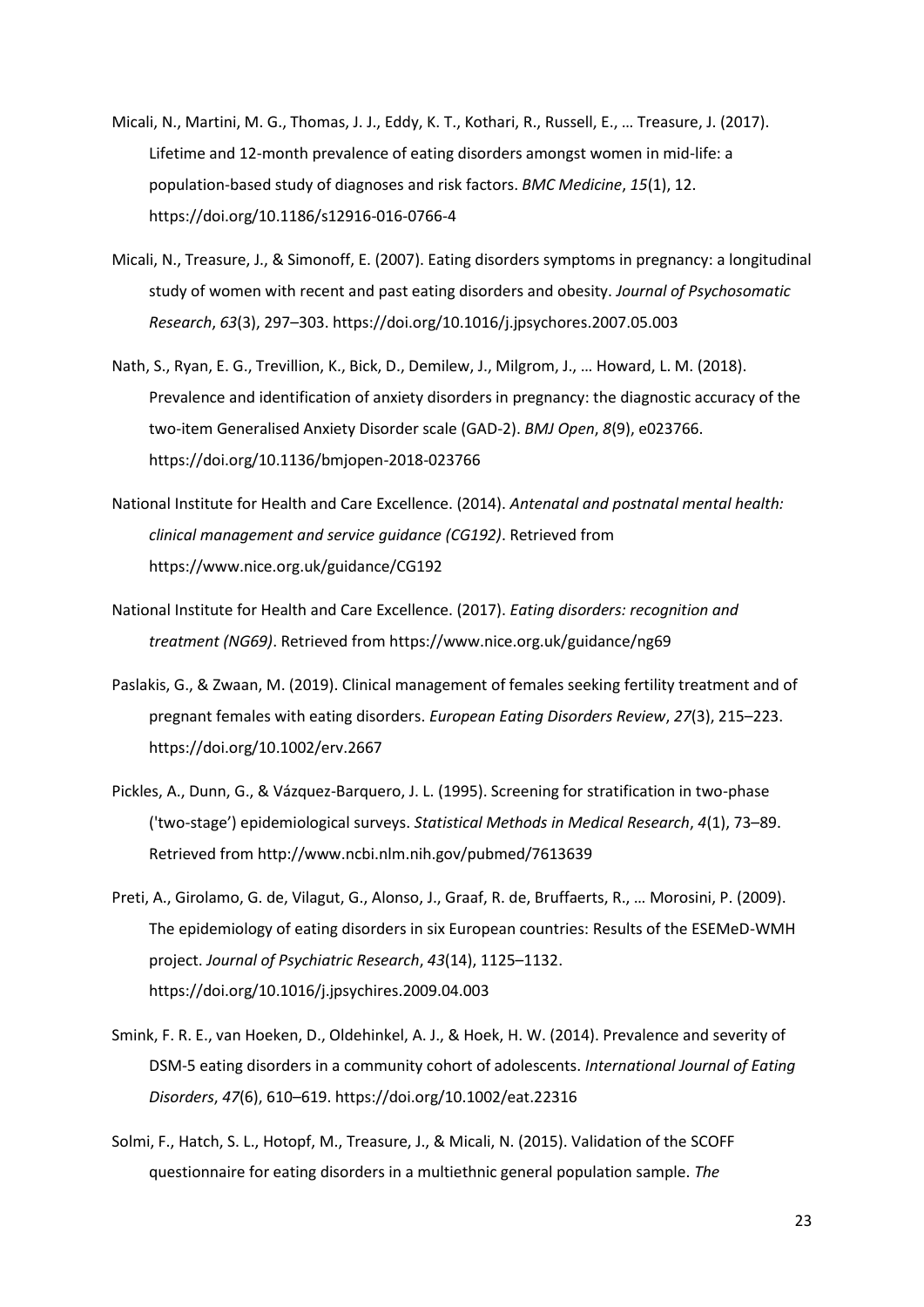*International Journal of Eating Disorders*, *48*(3), 312–316. https://doi.org/10.1002/eat.22373

Solmi, F., Sallis, H., Stahl, D., Treasure, J., & Micali, N. (2014). Low birth weight in the offspring of women with anorexia nervosa. *Epidemiologic Reviews*, *36*, 49–56. https://doi.org/10.1093/epirev/mxt004

StataCorp. (2017). Stata Statistical Software: Release 15. College Station, TX: StataCorp LLC.

- Stice, E., Marti, C. N., Rohde, P., Nathan Marti, C., & Rohde, P. (2013). Prevalence, incidence, impairment, and course of the proposed DSM-5 eating disorder diagnoses in an 8-year prospective community study of young women. *Journal of Abnormal Psychology*, *122*(2), 445– 457. https://doi.org/10.1037/a0030679
- Stice, E., Telch, C. F., & Rizvi, S. L. (2000). Development and Validation of the Eating Disorder Diagnostic Scale: A Brief Self-Report Measure of Anorexia, Bulimia, and Binge-Eating Disorder. *Psychological Assessment*, *12*(2), 123–131. https://doi.org/10.1037/1040-3590.12.2.123
- Udo, T., Bitley, S., & Grilo, C. M. (2019). Suicide attempts in US adults with lifetime DSM-5 eating disorders. *BMC Medicine*, *17*(1), 120. https://doi.org/10.1186/s12916-019-1352-3
- Watson, H. J., Von Holle, A., Hamer, R. M., Knoph Berg, C., Torgersen, L., Magnus, P., … Bulik, C. M. (2013). Remission, continuation and incidence of eating disorders during early pregnancy: a validation study in a population-based birth cohort. *Psychological Medicine*, *43*(8), 1723–1734. https://doi.org/10.1017/S0033291712002516
- Watson, H. J., Zerwas, S., Torgersen, L., Gustavson, K., Diemer, E. W., Knudsen, G. P., … Bulik, C. M. (2017). Maternal eating disorders and perinatal outcomes: A three-generation study in the Norwegian Mother and Child Cohort Study. *Journal of Abnormal Psychology*, *126*(5), 552–564. https://doi.org/10.1037/abn0000241
- Whooley, M. A., Avins, A. L., Miranda, J., & Browner, W. S. (1997). Case-finding instruments for depression. Two questions are as good as many. *Journal of General Internal Medicine*, *12*(7), 439–445. https://doi.org/10.1046/J.1525-1497.1997.00076.X
- World Health Organization. (2006). *Global Database on Body Mass Index: BMI Classification.* Geneva : World Health Organization. Retrieved from http://www.who.int/bmi/index.jsp?introPage=intro\_3.html
- Zanarini, M. C., Skodol, A. E., Bender, D., Dolan, R., Sanislow, C., Schaefer, E., … Gunderson, J. G. (2000). The Collaborative Longitudinal Personality Disorders Study: Reliability of Axis I and II Diagnoses. *Journal of Personality Disorders*, *14*(4), 291–299.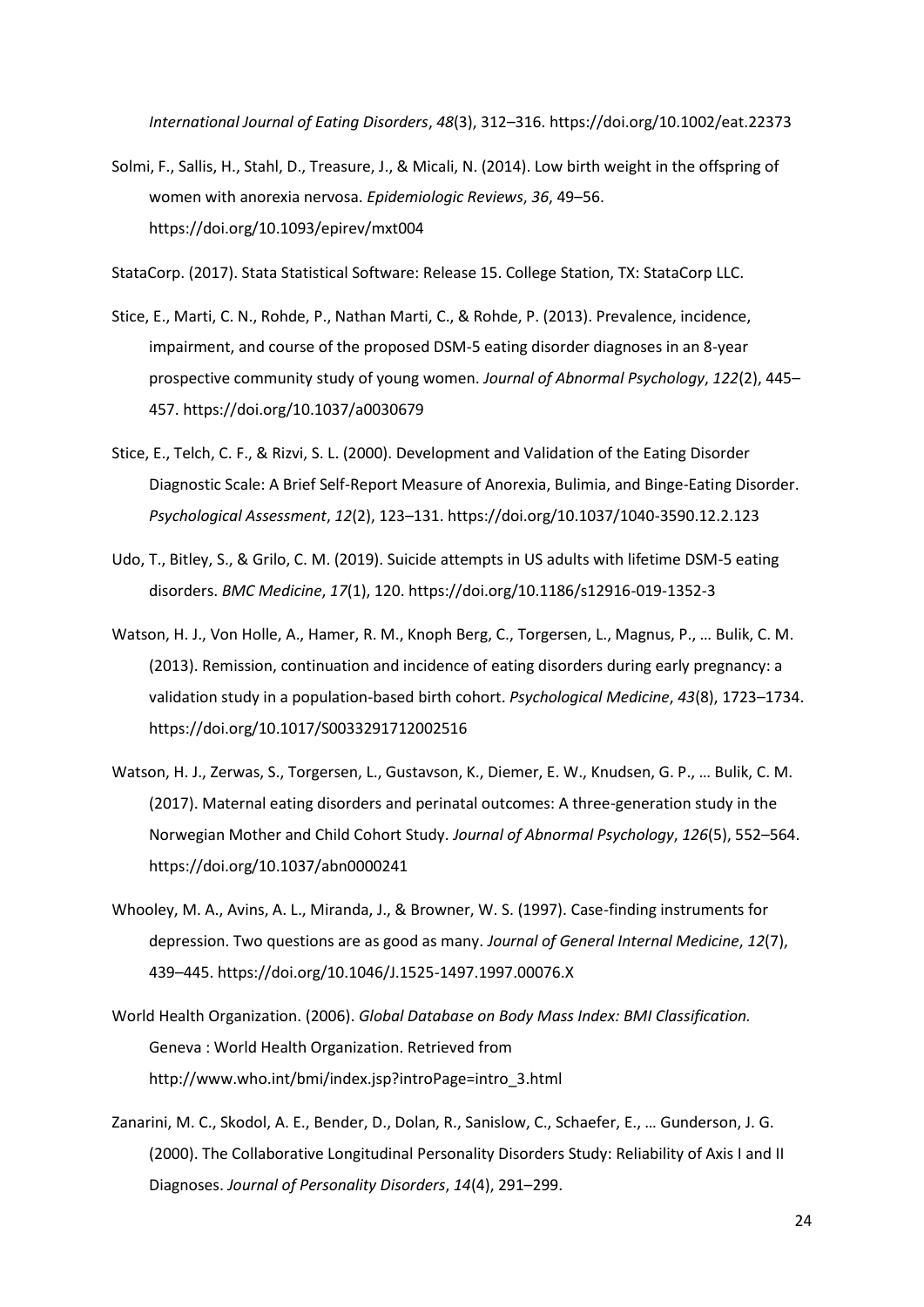https://doi.org/10.1521/pedi.2000.14.4.291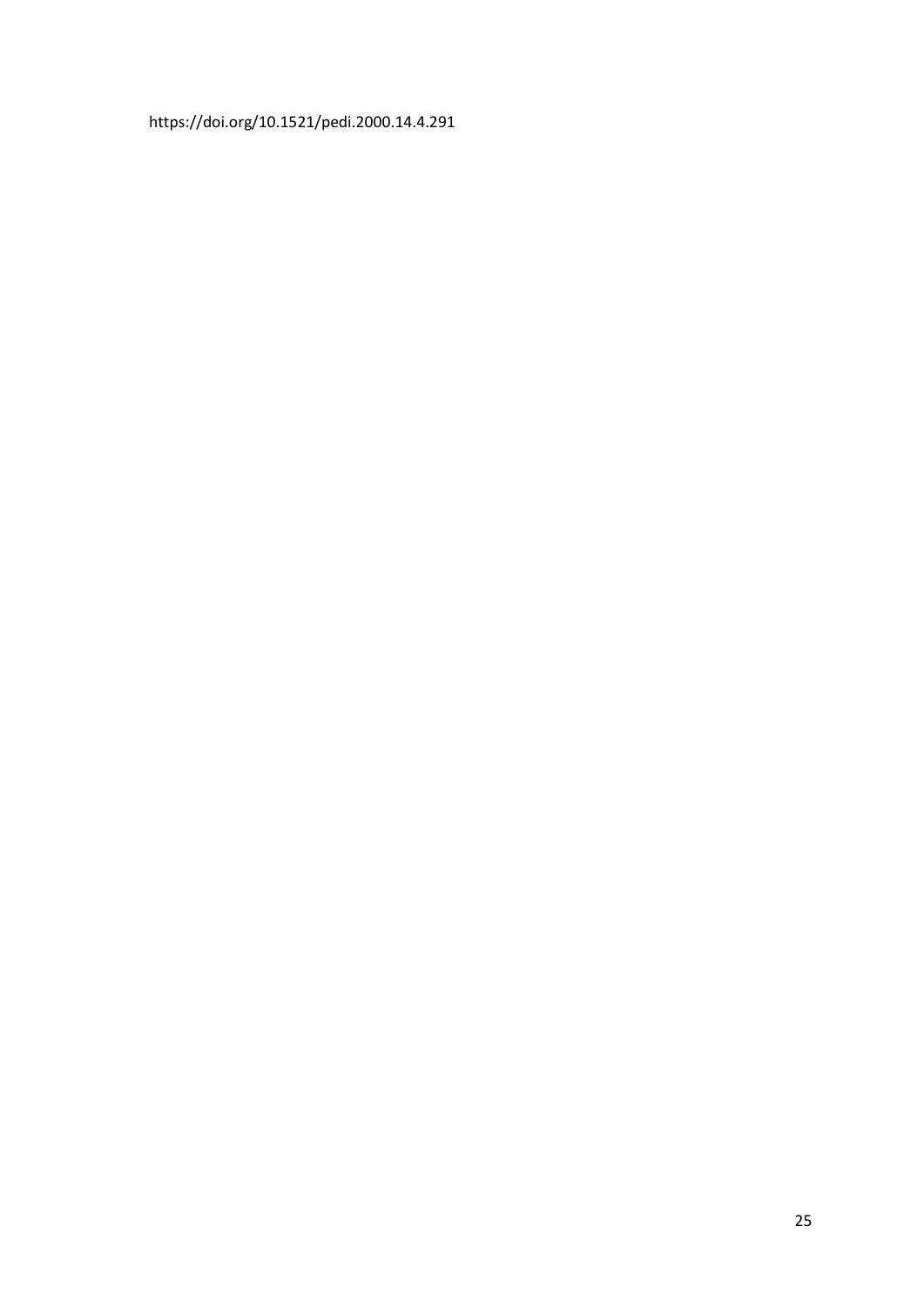# **Tables**

# Table 1 Characteristics of wider base population and study population

| N(%)             |              | <b>Base</b><br>population + | <b>WENDY study</b><br>sample  | Sample with<br><b>SCID-I ED data</b> |
|------------------|--------------|-----------------------------|-------------------------------|--------------------------------------|
|                  |              | N=9963                      | $N = 545$                     | $N = 543$                            |
| Age (in years)   |              | Mean: 31.67<br>Range: 14-52 | Mean: 32.85<br>Range: 16-47.5 | Mean: 32.88<br>Range: 16-47.5        |
|                  | $20$         | 232 (2%)                    | 8(1%)                         | 7(1%)                                |
|                  | 20-29        | 3048 (30%)                  | 150 (28%)                     | 149 (27%)                            |
|                  | 30-39        | 6240 (61%)                  | 341 (63%)                     | 341 (63%)                            |
|                  | $40+$        | 705 (7%)                    | 46 (8%)                       | 46 (9%)                              |
| <b>Ethnicity</b> |              |                             |                               |                                      |
|                  | White        | 4914 (51%)                  | 284 (52%)                     | 284 (52%)                            |
|                  | <b>Black</b> | 3162 (33%)                  | 177 (32%)                     | 177 (33%)                            |
|                  | Asian        | 594 (6%)                    | 25 (5%)                       | 24 (4%)                              |
|                  | Mixed        | 308 (3%)                    | 23 (4%)                       | 22 (4%)                              |
|                  | Other        | 646 (7%)                    | 36 (7%)                       | 36 (7%)                              |
| Parity           |              |                             |                               |                                      |
|                  | $\pmb{0}$    | 5077 (50%)                  | 271 (50%)                     | 269 (50%)                            |
|                  | $\mathbf 1$  | 3209 (31%)                  | 175 (32%)                     | 175 (32%)                            |
|                  | $\geq$ 2     | 1939 (19%)                  | 99 (18%)                      | 99 (18%)                             |

† Missing data not included in the table.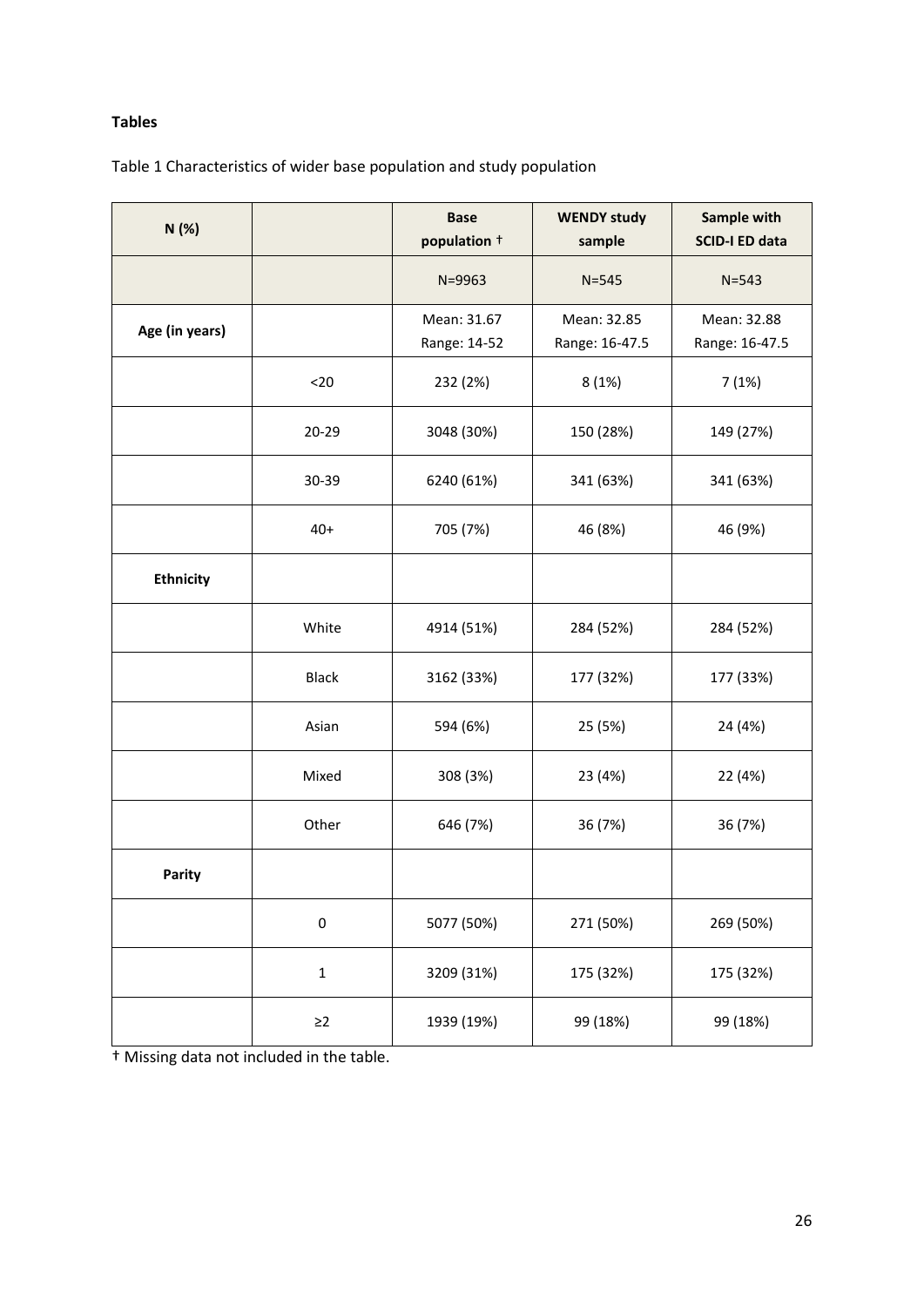Table 2 Comparison of sample characteristics between cases and non-cases of lifetime and current ED

| N(%)                                 |                                                                          | Non-cases<br>of lifetime<br><b>ED</b> | <b>Cases of</b><br>lifetime<br><b>ED</b> | P value     | Non-<br>cases of<br>current<br><b>ED</b> | Cases<br>of<br>current<br><b>ED</b> | P value        | <b>Total</b> |
|--------------------------------------|--------------------------------------------------------------------------|---------------------------------------|------------------------------------------|-------------|------------------------------------------|-------------------------------------|----------------|--------------|
|                                      |                                                                          | $N = 435$                             | $N = 108$                                |             | $N = 527$                                | $N = 16$                            |                | $N =$<br>543 |
| Age (in<br>years)                    |                                                                          |                                       |                                          |             |                                          |                                     |                |              |
|                                      | 16-19                                                                    | 7(2%)                                 |                                          |             | 7(1%)                                    | $\overline{\phantom{a}}$            |                | 7(1%)        |
|                                      | $20 - 29$                                                                | 116 (27%)                             | 33 (30%)                                 |             | 140<br>(27%)                             | 9<br>(56%)                          | $P =$          | 149<br>(27%) |
|                                      | $30 - 39$                                                                | 272 (62%)                             | 69 (64%)                                 | $P = 0.387$ | 334<br>(63%)                             | 7<br>(44%)                          | 0.072          | 341<br>(63%) |
|                                      | $40+$                                                                    | 40 (9%)                               | 6(6%)                                    |             | 46 (9%)                                  | $\overline{\phantom{a}}$            |                | 46<br>(9%)   |
| <b>Ethnicity</b>                     |                                                                          |                                       |                                          |             |                                          |                                     |                |              |
|                                      | White                                                                    | 213 (49%)                             | 71 (66%)                                 |             | 277<br>(53%)                             | $\overline{7}$<br>(44%)             |                | 284<br>(52%) |
|                                      | <b>Black</b>                                                             | 155 (36%)                             | 22 (20%)                                 |             | 173<br>(33%)                             | $\overline{\mathbf{4}}$<br>(25%)    | $P =$<br>0.189 | 177<br>(33%) |
|                                      | Asian                                                                    | 21 (5%)                               | 3(3%)                                    | $P = 0.002$ | 23 (4%)                                  | 1(6%)                               |                | 24<br>(4%)   |
|                                      | Mixed                                                                    | 14 (3%)                               | 8(7%)                                    |             | 21 (4%)                                  | 1(6%)                               |                | 22<br>(4%)   |
|                                      | Other                                                                    | 32 (7%)                               | 4 (4%)                                   |             | 33 (6%)                                  | 3<br>(19%)                          |                | 36<br>(7%)   |
| <b>Highest</b><br>education<br>level |                                                                          |                                       |                                          |             |                                          |                                     |                |              |
|                                      | None or<br>school<br>qualifications                                      | 105 (24%)                             | 14 (13%)                                 |             | 117<br>(22%)                             | $\overline{2}$<br>(13%)             |                | 119<br>(22%) |
|                                      | College,<br>diploma,<br>higher<br>national<br>certificate or<br>training | 116 (27%)                             | 27 (25%)                                 | $P = 0.020$ | 139<br>(26%)                             | 4<br>(25%)                          | $P =$<br>0.670 | 143<br>(26%) |
|                                      | Degree level<br>or above                                                 | 214 (49%)                             | 67 (62%)                                 |             | 271<br>(51%)                             | 10<br>(63%)                         |                | 281<br>(52%) |

27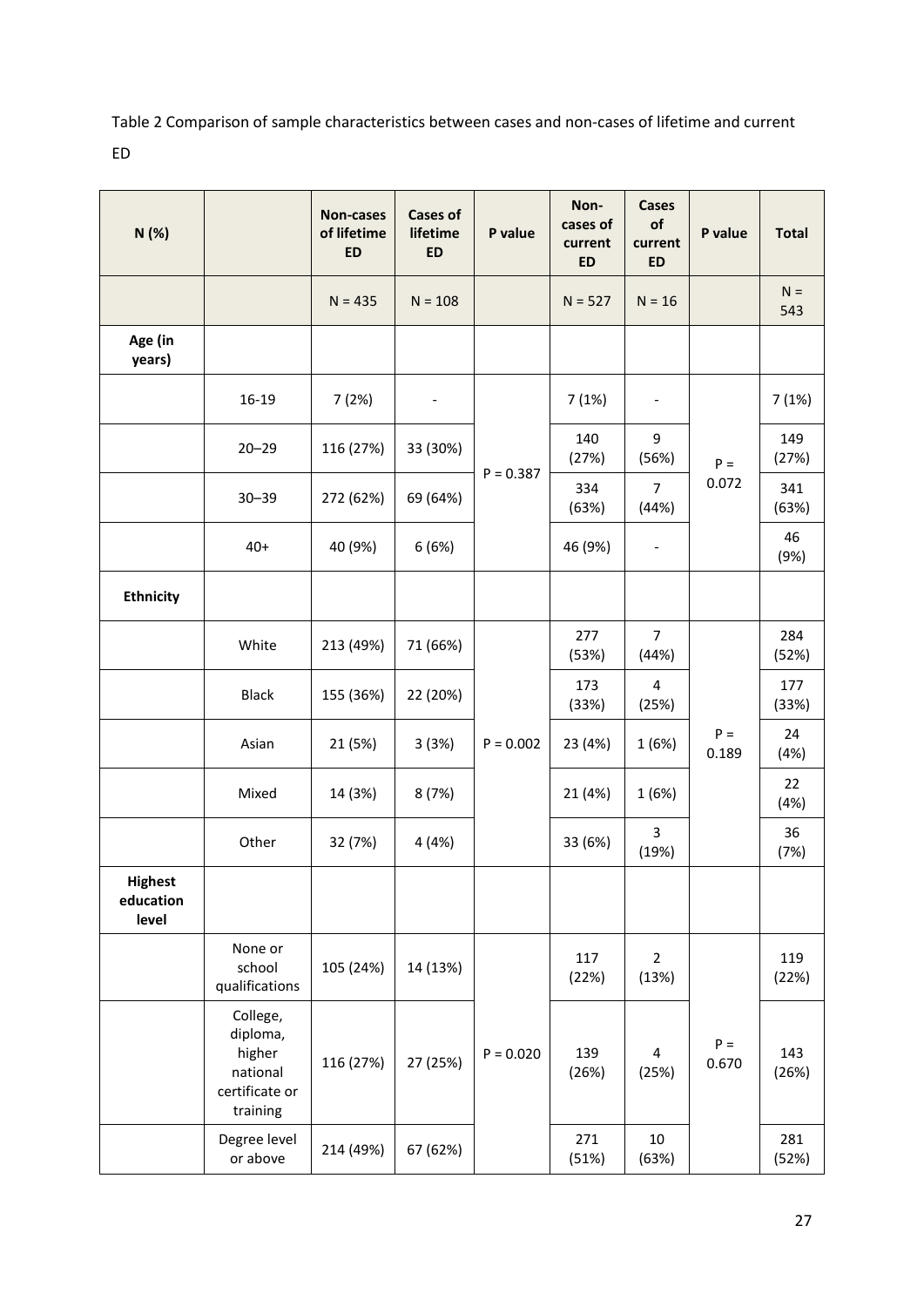| Employment<br>status <sup>+</sup> |                                                     |           |          |             |              |                          |                |              |
|-----------------------------------|-----------------------------------------------------|-----------|----------|-------------|--------------|--------------------------|----------------|--------------|
|                                   | Employed                                            | 275 (63%) | 79 (73%) |             | 342<br>(65%) | 12<br>(75%)              |                | 354<br>(65%) |
|                                   | Student                                             | 12 (3%)   | 3(3%)    |             | 15 (3%)      | $\overline{\phantom{0}}$ |                | 15<br>(3%)   |
|                                   | Unemployed                                          | 59 (14%)  | 5 (5%)   | $P = 0.086$ | 64 (12%)     |                          | $P =$          | 64<br>(12%)  |
|                                   | Homemaker                                           | 60 (14%)  | 14 (13%) |             | 71 (14%)     | 3<br>(19%)               | 0.577          | 74<br>(14%)  |
|                                   | Not working<br>due to illness<br>or other<br>reason | 27 (6%)   | 7(6%)    |             | 33 (6%)      | 1(6%)                    |                | 34<br>(6%)   |
| Income $\ddagger$                 |                                                     |           |          |             |              |                          |                |              |
|                                   | $<$ £15,000                                         | 60 (19%)  | 17 (19%) |             | 74 (18%)     | 3<br>(23%)               |                | 77<br>(19%)  |
|                                   | £15,000 -<br>£30,999                                | 55 (17%)  | 16 (18%) |             | 68 (17%)     | 3<br>(23%)               | $P =$<br>0.165 | 71<br>(17%)  |
|                                   | £31,000 -<br>£45,999                                | 51 (16%)  | 9(10%)   | $P = 0.635$ | 57 (14%)     | 3<br>(23%)               |                | 60<br>(14%)  |
|                                   | £46,000 -<br>£60,999                                | 50 (15%)  | 13 (14%) |             | 60 (15%)     | 3<br>(23%)               |                | 63<br>(15%)  |
|                                   | $≥$ £61,000                                         | 108 (33%) | 36 (40%) |             | 143<br>(36%) | 1 (8%)                   |                | 144<br>(35%) |
| Relationship<br>status            |                                                     |           |          |             |              |                          |                |              |
|                                   | Single                                              | 63 (15%)  | 7(7%)    |             | 67 (13%)     | 3<br>(19%)               |                | 70<br>(13%)  |
|                                   | Partner, not<br>cohabiting                          | 59 (14%)  | 23 (21%) | $P = 0.021$ | 77 (15%)     | 5<br>(31%)               | $P =$<br>0.063 | 82<br>(15%)  |
|                                   | Married or<br>cohabiting                            | 313 (72%) | 78 (72%) |             | 383<br>(73%) | 8<br>(50%)               |                | 391<br>(72%) |
| Parity                            |                                                     |           |          |             |              |                          |                |              |
|                                   | $\pmb{0}$                                           | 207 (48%) | 62 (57%) |             | 260<br>(49%) | 9<br>(56%)               |                | 269<br>(50%) |
|                                   | $\mathbf 1$                                         | 148 (34%) | 27 (25%) | $P = 0.142$ | 172<br>(33%) | 3<br>(19%)               | $P =$<br>0.440 | 175<br>(32%) |
|                                   | $\geq$ 2                                            | 80 (18%)  | 19 (18%) |             | 95 (18%)     | 4<br>(25%)               |                | 99<br>(18%)  |
| Late booker                       |                                                     |           |          |             |              |                          |                |              |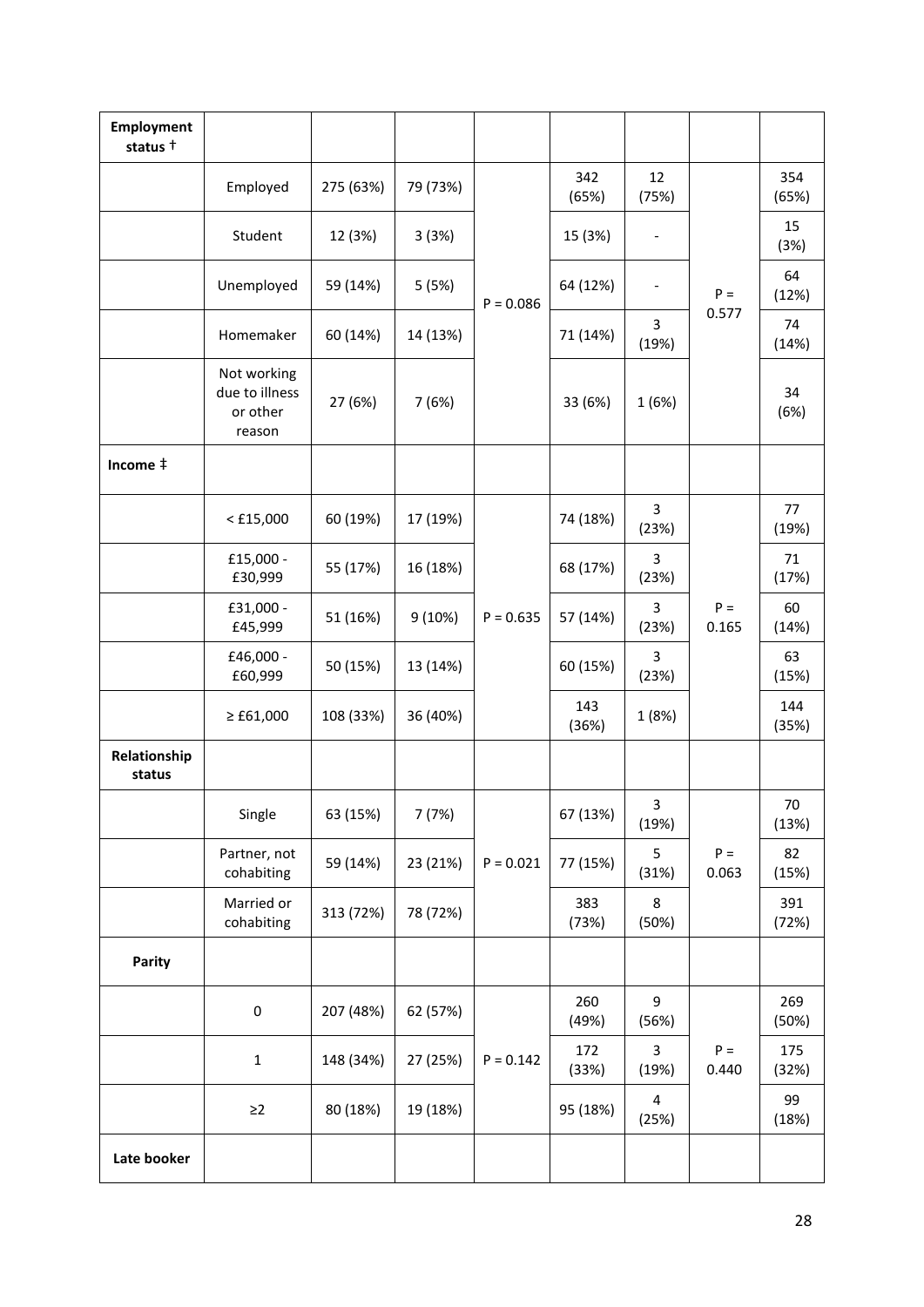|                                                | Yes           | 78 (18%)                              | 17 (16%)                              |             | 91 (17%)                                     | 4<br>(25%)                                   | $P =$          | 95<br>(18%)                                  |
|------------------------------------------------|---------------|---------------------------------------|---------------------------------------|-------------|----------------------------------------------|----------------------------------------------|----------------|----------------------------------------------|
|                                                | No            | 357 (82%)                             | 91 (84%)                              | $P = 0.592$ | 436<br>(83%)                                 | 12<br>(75%)                                  | 0.499          | 448<br>(82%)                                 |
| Planned<br>pregnancy                           |               |                                       |                                       |             |                                              |                                              |                |                                              |
|                                                | Yes           | 279 (64%)                             | 76 (70%)                              | $P = 0.223$ | 346<br>(66%)                                 | 9<br>(56%)                                   | $P =$          | 355<br>(65%)                                 |
|                                                | No            | 156 (36%)                             | 32 (30%)                              |             | 181<br>(34%)                                 | $\overline{7}$<br>(44%)                      | 0.435          | 188<br>(35%)                                 |
| <b>Assisted</b><br>pregnancy                   |               |                                       |                                       |             |                                              |                                              |                |                                              |
|                                                | Yes           | 415 (95%)                             | 103<br>(95%)                          | $P = 0.989$ | 503<br>(95%)                                 | 15<br>(94%)                                  | $P =$          | 25<br>(5%)                                   |
|                                                | No            | 20 (5%)                               | 5(5%)                                 |             | 24 (5%)                                      | 1 (6%)                                       | 0.535          | 518<br>(95%)                                 |
| Pre-<br>pregnancy<br><b>BMI §</b>              |               | Mean:<br>23.73<br>Range:<br>16.9-53.9 | Mean:<br>24.59<br>Range:<br>17.3-47.2 |             | Mean:<br>23.91<br>Range:<br>$16.9 -$<br>53.9 | Mean:<br>23.48<br>Range:<br>$17.3 -$<br>29.7 |                | Mean:<br>23.90<br>Range:<br>$16.9 -$<br>53.9 |
|                                                | Underweight   | 23 (7%)                               | 6(7%)                                 |             | 26 (6%)                                      | 3<br>(25%)                                   |                | 29<br>(7%)                                   |
|                                                | Normal        | 220 (66%)                             | 46 (54%)                              | $P = 0.217$ | 262<br>(64%)                                 | 4<br>(33%)                                   | $P =$          | 266<br>(63%)                                 |
|                                                | Overweight    | 62 (19%)                              | 23 (27%)                              |             | 80 (20%)                                     | 5<br>(42%)                                   | 0.011          | 85<br>(20%)                                  |
|                                                | Obese         | 30 (9%)                               | 10 (12%)                              |             | 40 (10%)                                     | $\overline{\phantom{a}}$                     |                | 40<br>(10%)                                  |
| <b>Current</b><br>smoker                       |               |                                       |                                       |             |                                              |                                              |                |                                              |
|                                                | Yes           | 16 (4%)                               | 6(6%)                                 | $P = 0.376$ | 20 (4%)                                      | 2 13%)                                       | $P =$          | 22<br>(4%)                                   |
|                                                | $\mathsf{No}$ | 419 (96%)                             | 102<br>(94%)                          |             | 507<br>(96%)                                 | 14<br>(87%)                                  | 0.133          | 521<br>(96%)                                 |
| Current/<br>chronic<br>medical<br>conditions ¶ |               |                                       |                                       |             |                                              |                                              |                |                                              |
|                                                | Yes           | 185 (43%)                             | 55 (51%)                              | $P = 0.120$ | 231<br>(44%)                                 | 9<br>(56%)                                   | $P =$<br>0.445 | 240<br>(44%)                                 |
|                                                | $\mathsf{No}$ | 249 (57%)                             | 53 (49%)                              |             | 295<br>(56%)                                 | $\overline{7}$<br>(44%)                      |                | 302<br>(56%)                                 |

† Two women had missing data on employment status (2 non-cases of lifetime/current ED).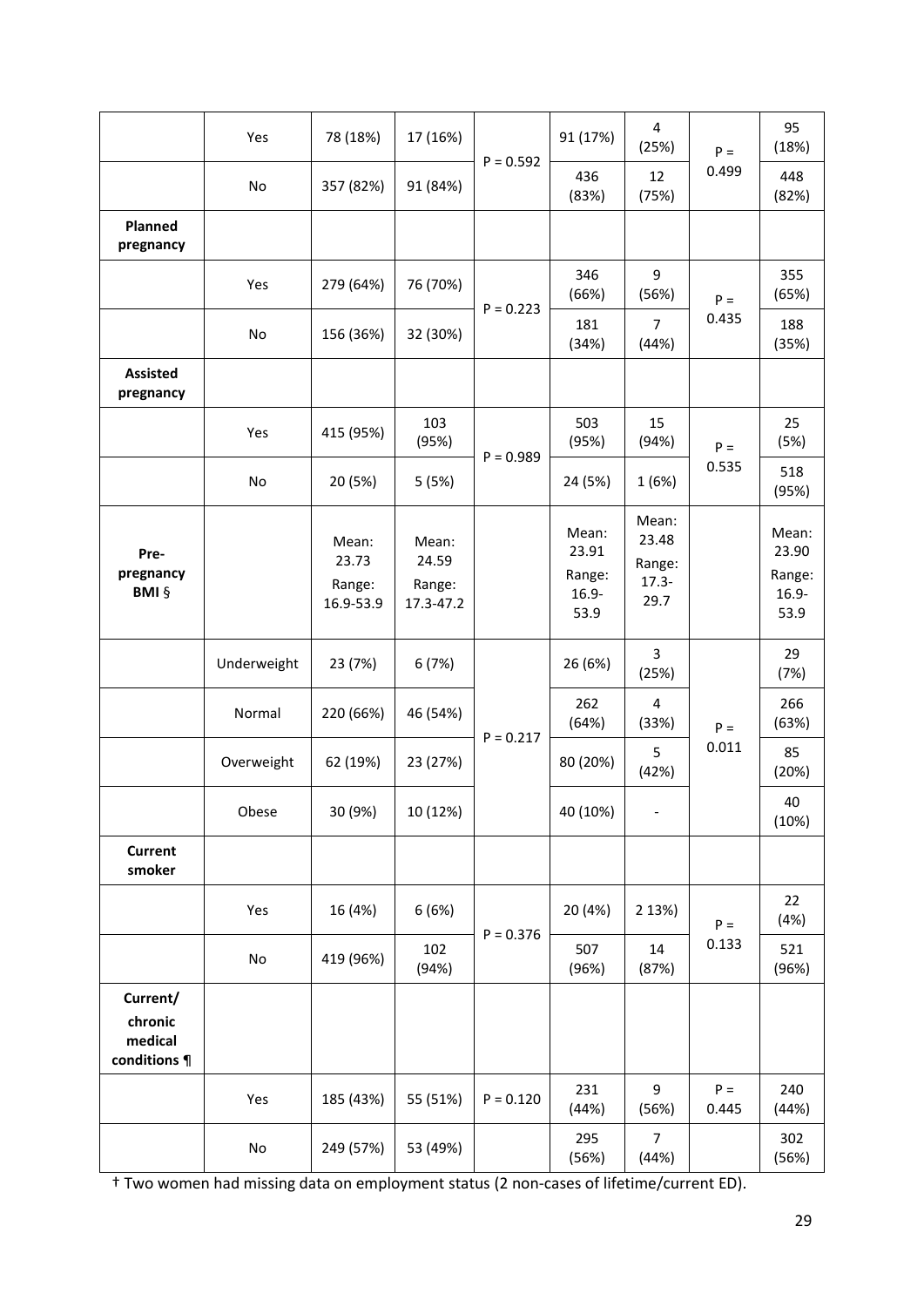‡ 128 women had missing data on gross annual household income (111 non-cases of lifetime ED, 17 cases of lifetime ED; 125 non-cases of current ED, 3 cases of current ED).

§ 123 women had missing data on pre-pregnancy BMI (100 non-cases of lifetime ED, 23 cases of lifetime ED; 119 non-cases of current ED; 4 cases of current ED).

¶ One woman had missing data on current or chronic medical conditions (1 non-case of lifetime/current ED).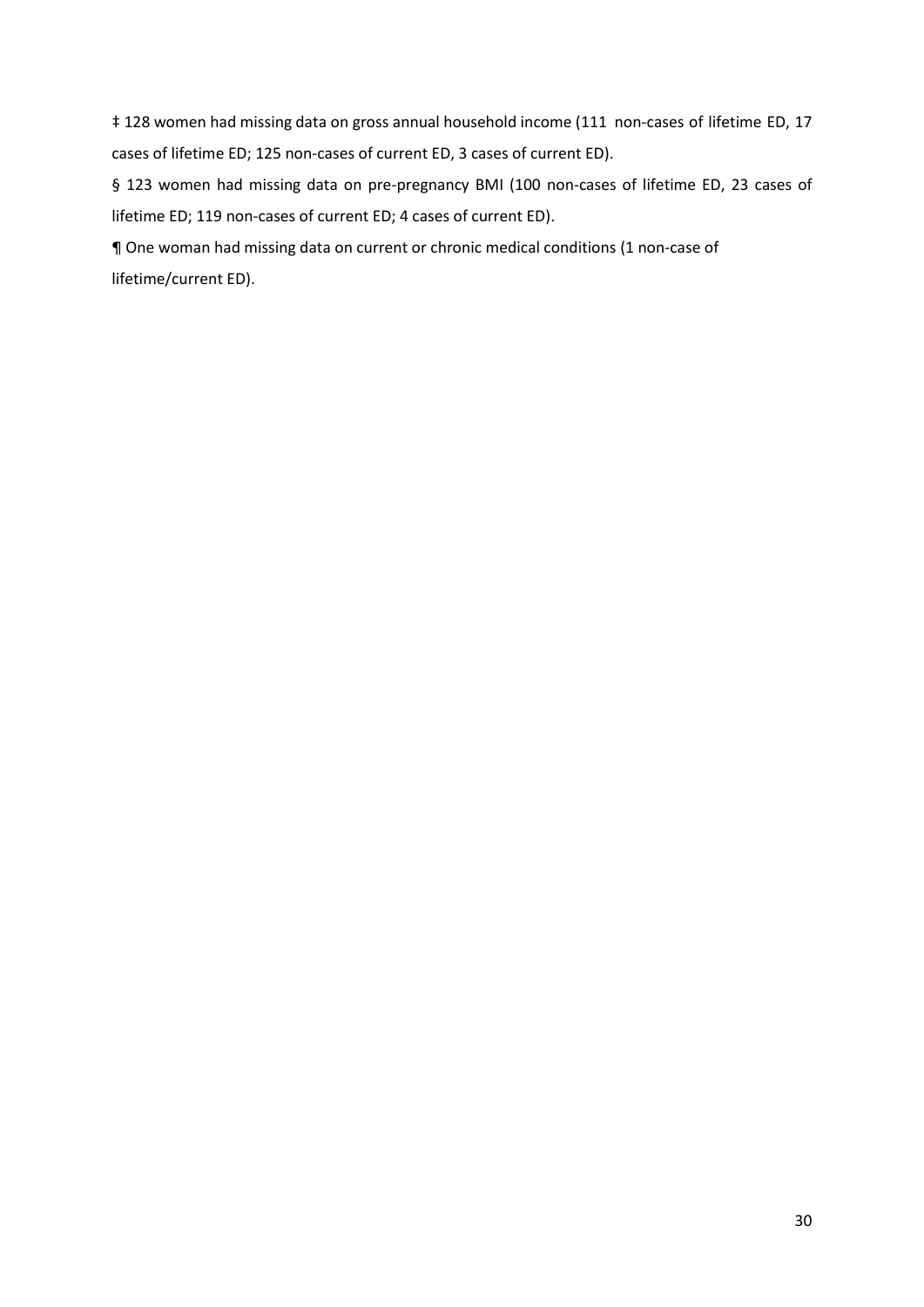Table 3 Comparison of comorbid mental disorders between cases and non-cases of lifetime and

current ED

| N (%)                                                                     |                | Non-<br>cases of<br>lifetime<br><b>ED</b> | <b>Cases of</b><br>lifetime<br><b>ED</b> | P value     | Non-<br>cases of<br>current<br><b>ED</b> | <b>Cases of</b><br>current<br><b>ED</b> | P value     | <b>Total</b> |
|---------------------------------------------------------------------------|----------------|-------------------------------------------|------------------------------------------|-------------|------------------------------------------|-----------------------------------------|-------------|--------------|
|                                                                           |                | $N = 435$                                 | $N = 108$                                |             | $N = 527$                                | $N = 16$                                |             | $N = 543$    |
| <b>Current</b><br>depression                                              |                |                                           |                                          |             |                                          |                                         |             |              |
|                                                                           | Yes            | 109<br>(25%)                              | 37 (34%)                                 | $P = 0.054$ | 142<br>(27%)                             | 4 (25%)                                 | $P = 1.00$  | 146<br>(27%) |
|                                                                           | No.            | 326<br>(75%)                              | 71 (66%)                                 |             | 385<br>(73%)                             | 12 (75%)                                |             | 397<br>(73%) |
| <b>Current</b><br>anxiety                                                 |                |                                           |                                          |             |                                          |                                         |             |              |
|                                                                           | Yes            | 84 (19%)                                  | 31 (29%)                                 |             | 107<br>(20%)                             | 8 (50%)                                 |             | 115<br>(21%) |
|                                                                           | N <sub>o</sub> | 351<br>(81%)                              | 77 (71%)                                 | P 0.032     | 420<br>(80%)                             | 8 (50%)                                 | $P = 0.009$ | 428<br>(79%) |
| <b>Borderline</b><br>personality<br>disorder +                            |                |                                           |                                          |             |                                          |                                         |             |              |
|                                                                           | Yes            | 8(2%)                                     | 5(5%)                                    | $P = 0.149$ | 10 (2%)                                  | 3 (19%)                                 | $P = 0.005$ | 13 (2%)      |
|                                                                           | No.            | 426<br>(98%)                              | 103<br>(95%)                             |             | 516<br>(98%)                             | 13 (81%)                                |             | 529<br>(98%) |
| <b>History of</b><br>deliberate<br>self-harm or<br>attempted<br>suicide ‡ |                |                                           |                                          |             |                                          |                                         |             |              |
|                                                                           | Yes            | 52 (12%)                                  | 23 (21%)                                 |             | 70 (13%)                                 | 5 (31%)                                 |             | 75 (14%)     |
|                                                                           | No             | 382<br>(88%)                              | 85 (79%)                                 | $P = 0.012$ | 456<br>(87%)                             | 11 (69%)                                | $P = 0.056$ | 467<br>(86%) |

† One woman had missing data for the SCID-II personality disorders sub-section module (one non-case of lifetime/current ED).

‡ One woman had missing data for history of deliberate self-harm or attempted suicide (one non-case of lifetime/current ED).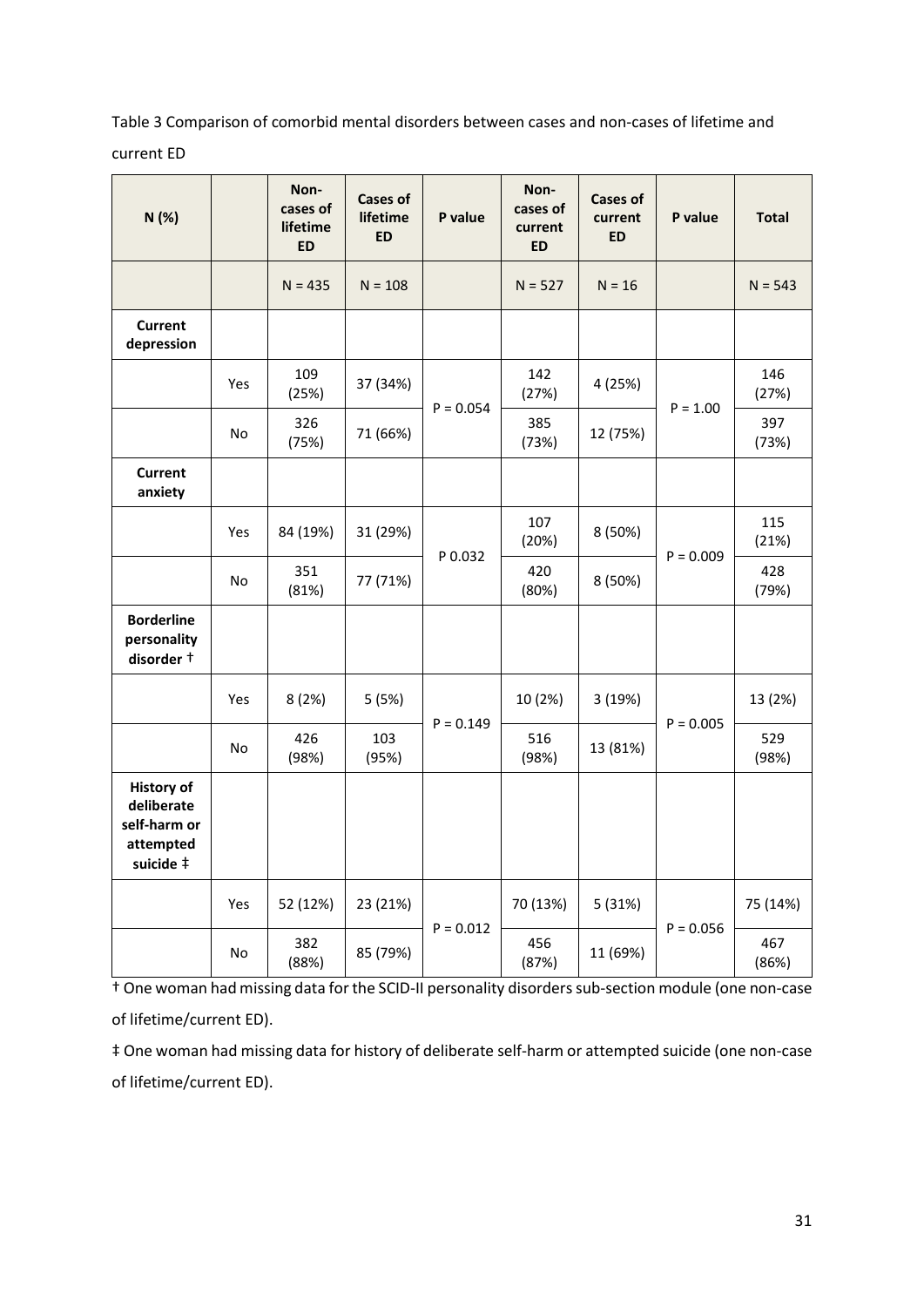Table 4 Comparison of identification of mental disorders in antenatal care between cases and noncases of lifetime and current ED

| N(%)                              |          | Non-<br>cases of<br>lifetime<br><b>ED</b> | <b>Cases of</b><br>lifetime<br><b>ED</b> | P value | Non-<br>cases of<br>current<br><b>ED</b> | Cases of<br>current<br><b>ED</b> | P value        | <b>Total</b> |
|-----------------------------------|----------|-------------------------------------------|------------------------------------------|---------|------------------------------------------|----------------------------------|----------------|--------------|
|                                   |          | $N = 435$                                 | $N = 108$                                |         | $N = 527$                                | $N = 16$                         |                | $N = 543$    |
| Whooley<br>status                 |          |                                           |                                          |         |                                          |                                  |                |              |
|                                   | Positive | 215<br>(49%)                              | 71 (66%)                                 | $P =$   | 273<br>(52%)                             | 13 (81%)                         | $P =$<br>0.022 | 286<br>(53%) |
|                                   | Negative | 220<br>(51%)                              | 37 (34%)                                 | 0.002   | 254<br>(48%)                             | 3 (19%)                          |                | 257<br>(47%) |
| Identification<br>of ED $\dagger$ |          |                                           |                                          |         |                                          |                                  |                |              |
|                                   | Yes      | 3(1%)                                     | 9(9%)                                    | P<      | 10 (2%)                                  | 2(13%)                           | $P =$          | 12 (2%)      |
|                                   | No       | 393<br>(99%)                              | 92 (91%)                                 | 0.001   | 472<br>(98%)                             | 13 (87%)                         | 0.047          | 485<br>(98%) |

† 46 women had missing data on the identification of ED at the antenatal booking appointment or did not consent for information to be extracted from their electronic maternity record (39 non-cases of lifetime ED, 7 cases of lifetime ED; 45 non-cases of current ED, 1 case of current ED).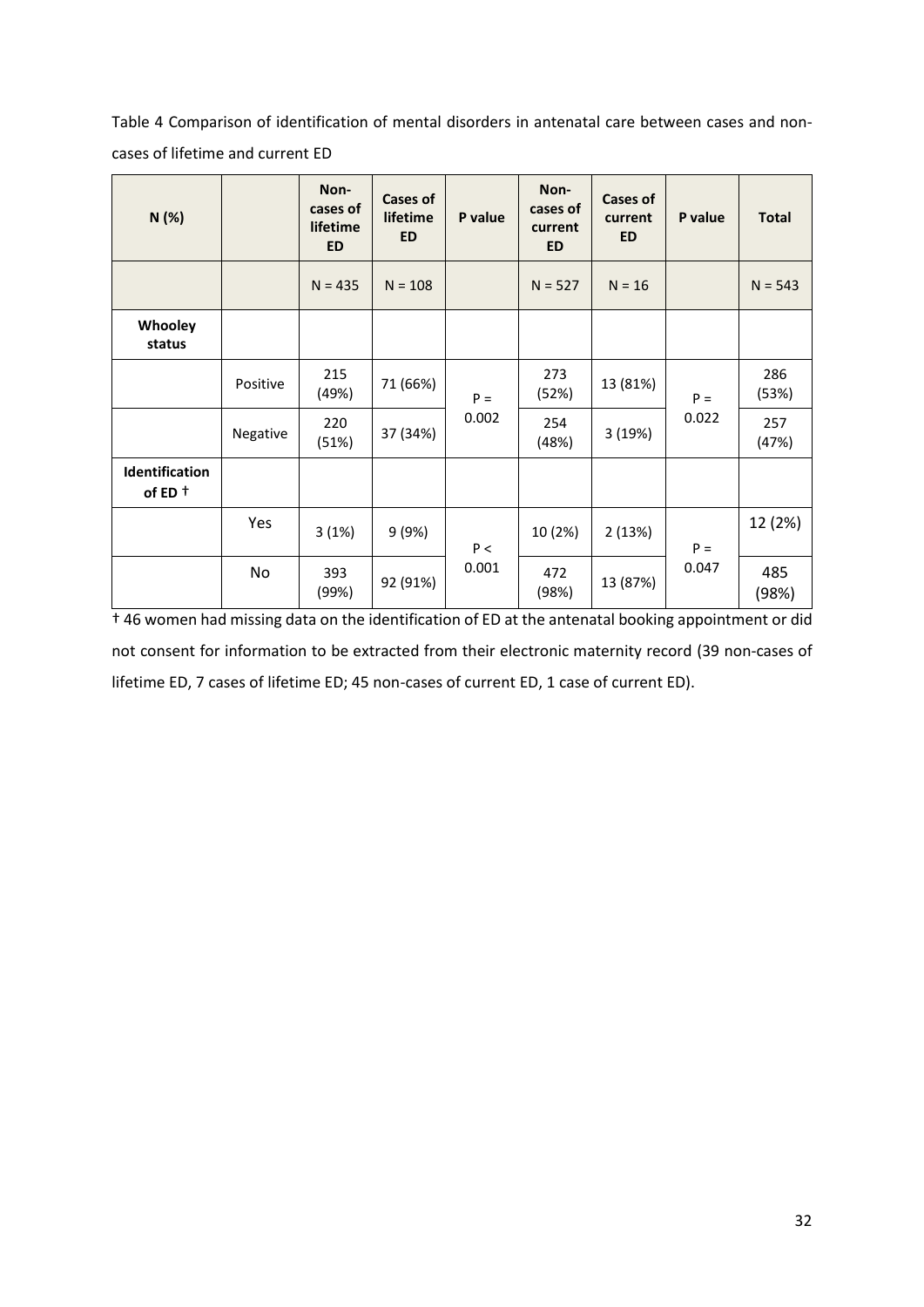Table 5 Weighted population prevalence estimates of lifetime and current eating disorders

| <b>Diagnostic</b><br>category   | <b>Subtype</b>                                                     | N              | Weighted<br>lifetime<br>prevalence, %<br>(95% CI) | N              | Weighted<br>current<br>prevalence,<br>% (95% CI) |
|---------------------------------|--------------------------------------------------------------------|----------------|---------------------------------------------------|----------------|--------------------------------------------------|
| Any ED                          |                                                                    | 108            | 15.35 (11.80-<br>19.71)                           | 16             | 1.47 (0.64-<br>3.35)                             |
| Any full<br>threshold ED        |                                                                    | 72             | 9.37 (6.66-<br>13.03)                             | 9              | $0.61(0.19-$<br>1.96)                            |
| Anorexia<br>nervosa             |                                                                    | 42             | $7.13(4.75 -$<br>10.58)                           | 3              | $0.09(0.03 -$<br>0.30)                           |
|                                 | Restrictive<br>subtype                                             | 30             | $5.14(3.17 -$<br>8.23)                            | $\overline{2}$ | $0.06(0.02 -$<br>0.26)                           |
|                                 | Binge-purge<br>subtype                                             | 12             | 1.99 (0.91-<br>4.30)                              | $\mathbf{1}$   | $0.03(0.00 -$<br>0.23)                           |
| <b>Bulimia</b><br>nervosa       |                                                                    | 8              | $0.58(0.17 -$<br>1.97)                            |                |                                                  |
| <b>Binge eating</b><br>disorder |                                                                    | 22             | 1.67 (0.79-<br>3.46)                              | 6              | $0.51(0.13 -$<br>2.02)                           |
| <b>OSFED</b>                    |                                                                    | 36             | 5.97 (3.83-<br>9.21)                              | $\overline{7}$ | $0.87(0.28 -$<br>2.69                            |
|                                 | Atypical<br>anorexia                                               | 12             | $2.63(1.31-$<br>5.21)                             | $\mathbf{1}$   | $0.03(0.00 -$<br>0.23)                           |
|                                 | Purging<br>disorder                                                | $\overline{7}$ | 1.51 (0.60-<br>3.74)                              | $\overline{2}$ | $0.71(0.18 -$<br>2.79)                           |
|                                 | Sub-threshold<br>bulimia<br>nervosa or<br>binge eating<br>disorder | 17             | 1.83 (0.85-<br>3.90)                              | 4              | $0.13(0.05 -$<br>0.34)                           |